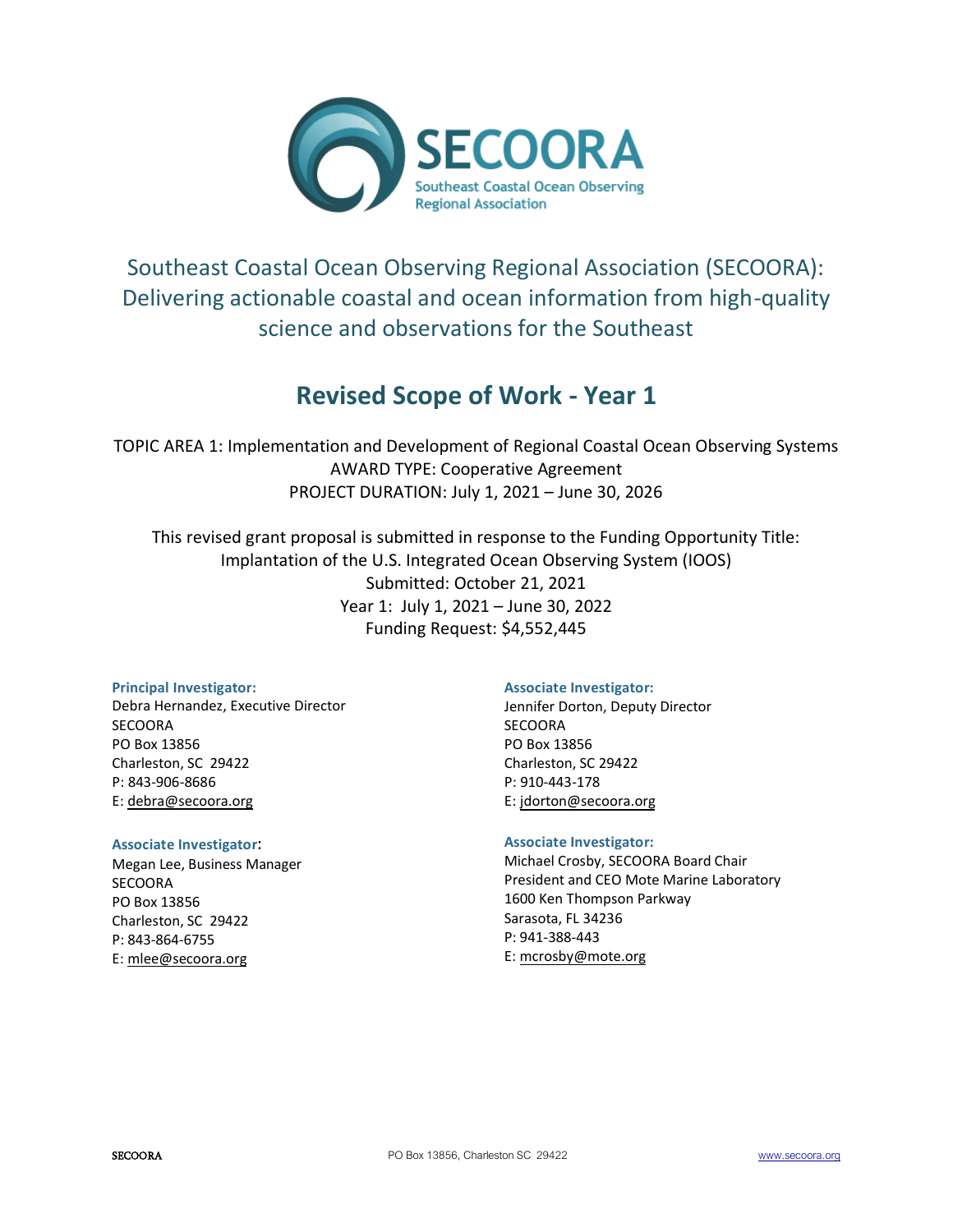# Table of Contents

| Goal 1: Continue successful operation of the SECOORA governance and management subsystem. 2                       |  |
|-------------------------------------------------------------------------------------------------------------------|--|
| Objective 1.A: Maintain the SECOORA governance and operational structure through implementation of                |  |
|                                                                                                                   |  |
|                                                                                                                   |  |
|                                                                                                                   |  |
|                                                                                                                   |  |
| Objective 2.B: Expand the observing subsystem to address the region's highest priority needs as identified in the |  |
| Goal 3: Implement, integrate, and expand the Data Management Cyberinfrastructure, and Modeling and                |  |
|                                                                                                                   |  |
|                                                                                                                   |  |
| Goal 4: Effectively implement the engagement subsystem to support product co-design and delivery.  8              |  |
|                                                                                                                   |  |
| 4.A1. Support community-driven networks focused on priority societal issues aligned with SECOORA's mission        |  |
|                                                                                                                   |  |
|                                                                                                                   |  |
|                                                                                                                   |  |
|                                                                                                                   |  |
|                                                                                                                   |  |
|                                                                                                                   |  |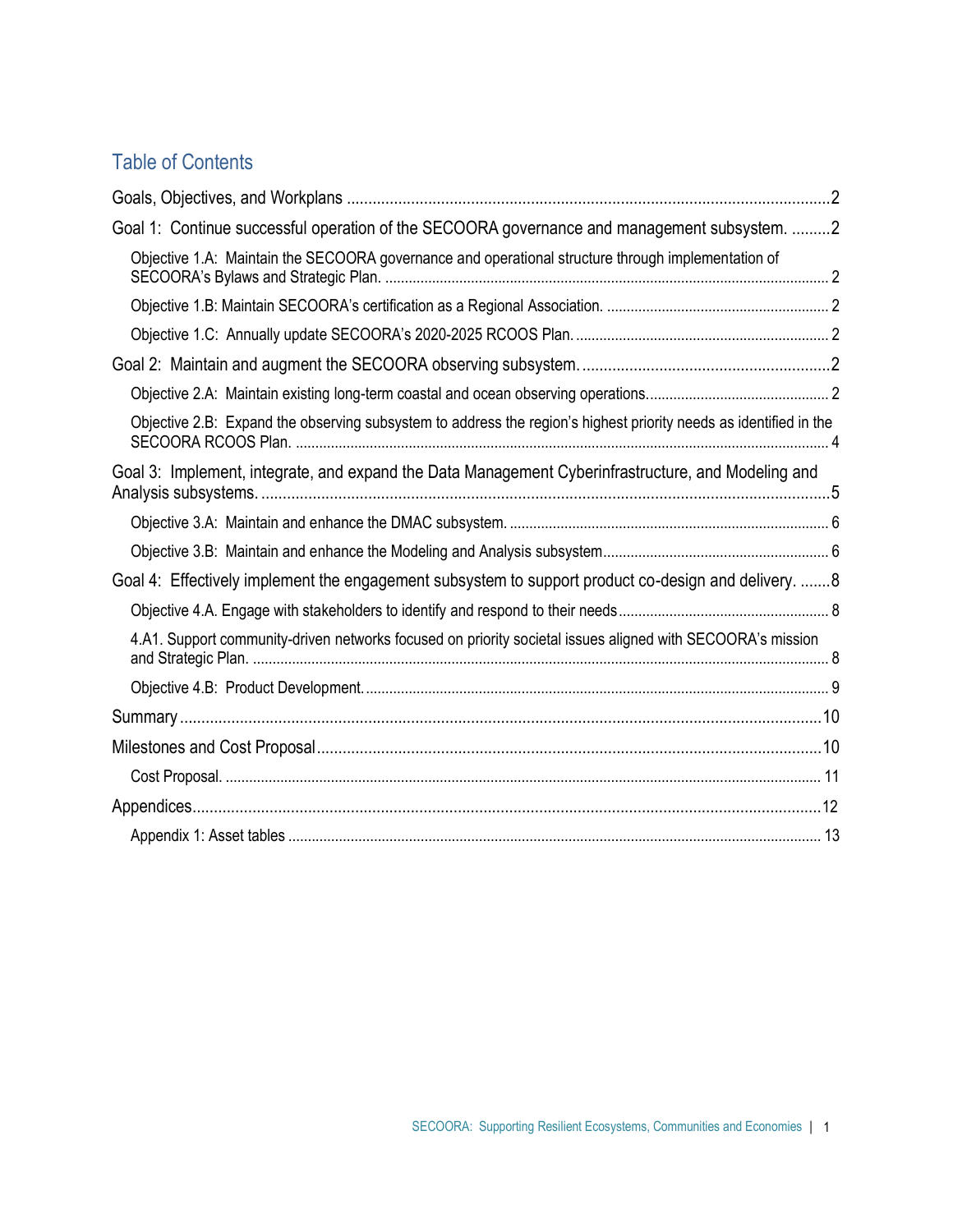#### **Goals, Objectives, and Workplans**

With the \$**4,552,445** funding award, SECOORA will implement Goals 1 through 4 (as identified in our original proposal) to support SECOORA's base capacity and enhance the RCOOS. Objectives and tasks are described below and included in Table 1, Milestones.

#### **Goal 1: Continue successful operation of the SECOORA governance and management subsystem.**  Objective 1.A: Maintain the SECOORA governance and operational structure through implementation of SECOORA's Bylaws and Strategic Plan.

SECOORA's [Strategic Plan](https://secoora.org/about/strategic-plan/) was updated for the 2021-2023 period. A key priority is to advance our commitment to a diverse, equitable, and inclusive organization which will further enhance our role in the region as a coordinating entity. SECOORA will leverage successful diversity and workforce training initiatives undertaken by our members and partners. SECOORA is also working with the IOOS Association, other IOOS regions, and the IOOS Program Office on workforce development initiatives to expand and diversify workforces and improve our ability to provide relevant ocean and coastal data and information to underserved or underrepresented communities. Progress is shared with the Board and members during annual meetings. The Year 1 meetings will be held Dec. 2-3, 2021 in St. Petersburg, FL and in May 2022 (location and date TBD).

#### Objective 1.B: Maintain SECOORA's certification as a Regional Association.

SECOORA is certified by NOAA as a RICE. SECOORA prioritizes, gathers, manages, and distributes observation data for the SE, and has the data management architecture, policies, and procedures to support these activities. SECOORA will renew its RICE certification in Year 1 (2021-2022) and maintain certification throughout Years 2-5. SECOORA's [Certification](https://secoora.org/certification/) web page has extensive details on our operations and policies and the site will be maintained and updated throughout the five-year period.

#### Objective 1.C: Annually update SECOORA's 2020-202[5 RCOOS Plan.](http://secoora.org/wp-content/uploads/2020/01/Strategic_RCOOS-Priorities_2019_FINAL.pdf)

Implementation of the RCOOS Plan occurs through four subsystems of the RCOOS: observing, DMAC, modeling and analysis, and engagement. Details of this implementation throughout the five-year period of this proposal are described in Goals 2 – 4. The SECOORA Deputy Director leads management of the RCOOS through execution of subawards with our partners and supports SECOORA's Science Committee which reviews annual updates to the Plan.

#### **Goal 2: Maintain and augment the SECOORA observing subsystem.**

#### Objective 2.A: Maintain existing long-term coastal and ocean observing operations.

**Moorings**: SECOORA real-time and non real-time moorings are operated by the University of North Carolina Wilmington (UNCW), the University of South Florida (USF), and the University of Georgia (UGA). UNCW maintains 9 real-time moorings and 1 non real-time mooring along the coasts of NC and SC. USF maintains 2 real-time moorings and 2 non real-time moorings located on the West Florida Shelf. UNCW and USF also support the FACT Animal Telemetry Network (ATN) by deploying acoustic receivers attached to existing moorings (4 on UNCW moorings, 1 on a USF mooring) to record tagged fish passage near the receivers. The receivers are recovered twice each year during mooring turnaround cruises, downloaded, and the data shared with the FACT ATN node. SECOORA supports ocean acidification and water quality monitoring at the Gray's Reef National Marine Sanctuary (GRNMS) as part of NOAA's international effort to quantify the effects of ocean acidification. UGA is responsible for the maintenance of the OA sensors on the buoy. Partners for the OA project include NOAA PMEL, NDBC, and the USCG.

All real-time moorings/instrumentation have a targeted up-time of 85%. UNCW, USF, and UGA annually update their data management plans for publication on the SECOORA [Certification](https://secoora.org/wp-content/uploads/2020/12/F-APPENDIX_F_FundedDataStreamsInventory.pdf) webpage. All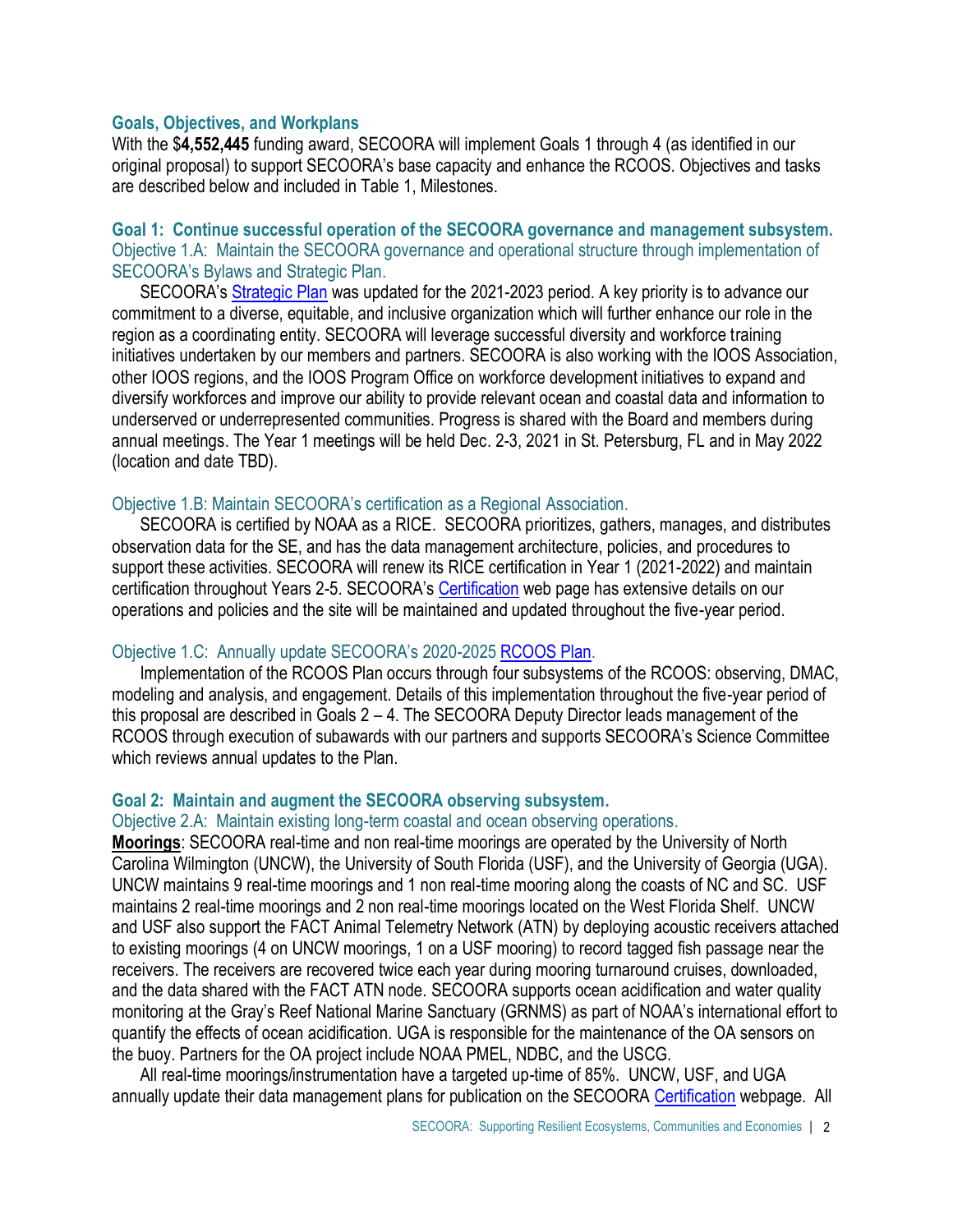UNCW and USF real-time data is made available to SECOORA and NDBC. QARTOD required and recommended tests are conducted for all real-time data and roll-up pass/suspect/fail flags are provided with the data. Non-real-time moorings are serviced 2 times per year; data from these stations are downloaded from the sensors, quality controlled, and shared for archival with SECOORA and NOAA's NCEI. NOAA PMEL conducts QA/QC for the GRNMS OA instrumentation and hosts the OA data. A list of real-time ocean observing moorings and associated data collected by each mooring is found in Appendix 1, Table 1A. A list of non-real-time moorings and associated data collected by each mooring is found in Appendix 1, Table 1B.

**High Frequency Radar (HFR)**: SECOORA operates 20 HFR. UNC-Chapel Hill (UNCCH) and East Carolina University's Coastal Studies Institute (CSI) operate CODAR HFR on the North Carolina Outer Banks and USF operates CODAR on the west coast of Florida. The University of South Carolina (USC), UGA Skidaway Institute of Oceanography (SkIO), Florida Institute of Technology (FIT), and the University of Miami (UM) operate WERA HFR distributed across the 4-state region.

SECOORA HFR operators will provide surface current data in near real-time with a targeted up-time of 85%. Hourly data will be provided to SECOORA and to the [HFR National Network.](https://cordc.ucsd.edu/projects/mapping/) Operational and quality metrics are routinely checked. These include assessment of daily variations in coverage and uptime using metrics such as database latency, range of coverage, and number of solutions as implemented by the National HFR Network. USC, SkIO, FIT, and UM have all received FCC operational licenses for their systems. UNCCH, CSI, and USF are awaiting final FCC certification of CODAR HFR before applying for the new operational licenses. It is anticipated that they will be able to apply for the licenses in Year 1. HFR operators annually update the HFR data management plan for publication on the SECOORA [Certification](https://secoora.org/wp-content/uploads/2020/12/F-APPENDIX_F_FundedDataStreamsInventory.pdf) webpage. Finally, in Year 1, all HFR operators will provide a list of recapitalization costs required for continued HFR operations. HFR, operators, location, and operating frequencies are in Appendix 1, Table 2.

#### **Additional Regional HFR Activities:**

ROWG Meeting: SECOORA partner, CSI, is planning the 2022 ROWG meeting. CSI will host the meeting in Manteo, NC. The dates for the event have not been identified; however, a planning team will lead the meeting agenda development and hosting efforts.

Florida Atlantic University CODAR: SECOORA member, Florida Atlantic University, operates two CODAR HFR near Miami, FL. SECOORA will provide support in Year 1 to enable the systems becoming fully operational.

**Glider Operations**: The SECOORA glider team includes SkIO, USF, UNCCH, and Georgia Tech. The team will fly three (3) glider shelf and event missions annually in the South Atlantic Bight and Gulf of Mexico that collect conductivity, temperature, salinity, dissolved oxygen, chlorophyll a, colored dissolved organic matter, and backscatter to characterize Gulf Stream and shelf dynamics and improve forecasting of regional coastal ocean phenomena (e.g., hurricanes, HAB events). Two gliders also include acoustic receivers to record the presence of tagged fish. Each glider mission is 30-45 days. The glider team follows data collection and data sharing methods identified in the [U.S. Underwater Glider Workshop Report.](https://cdn.ioos.noaa.gov/attachments/2018/05/2017GliderWorkshopReportDraft2.pdf) Mission data are disseminated to the international scientific community via the National Glider Data Assembly Center (DAC) where they are made available to the oceanographic modeling community. The glider team annually updates the data management plans for publication on the SECOORA [Certification](https://secoora.org/wp-content/uploads/2020/12/F-APPENDIX_F_FundedDataStreamsInventory.pdf) webpage. Glider owners, manufacture year, and sensor payload are detailed in Appendix 1, Table 3.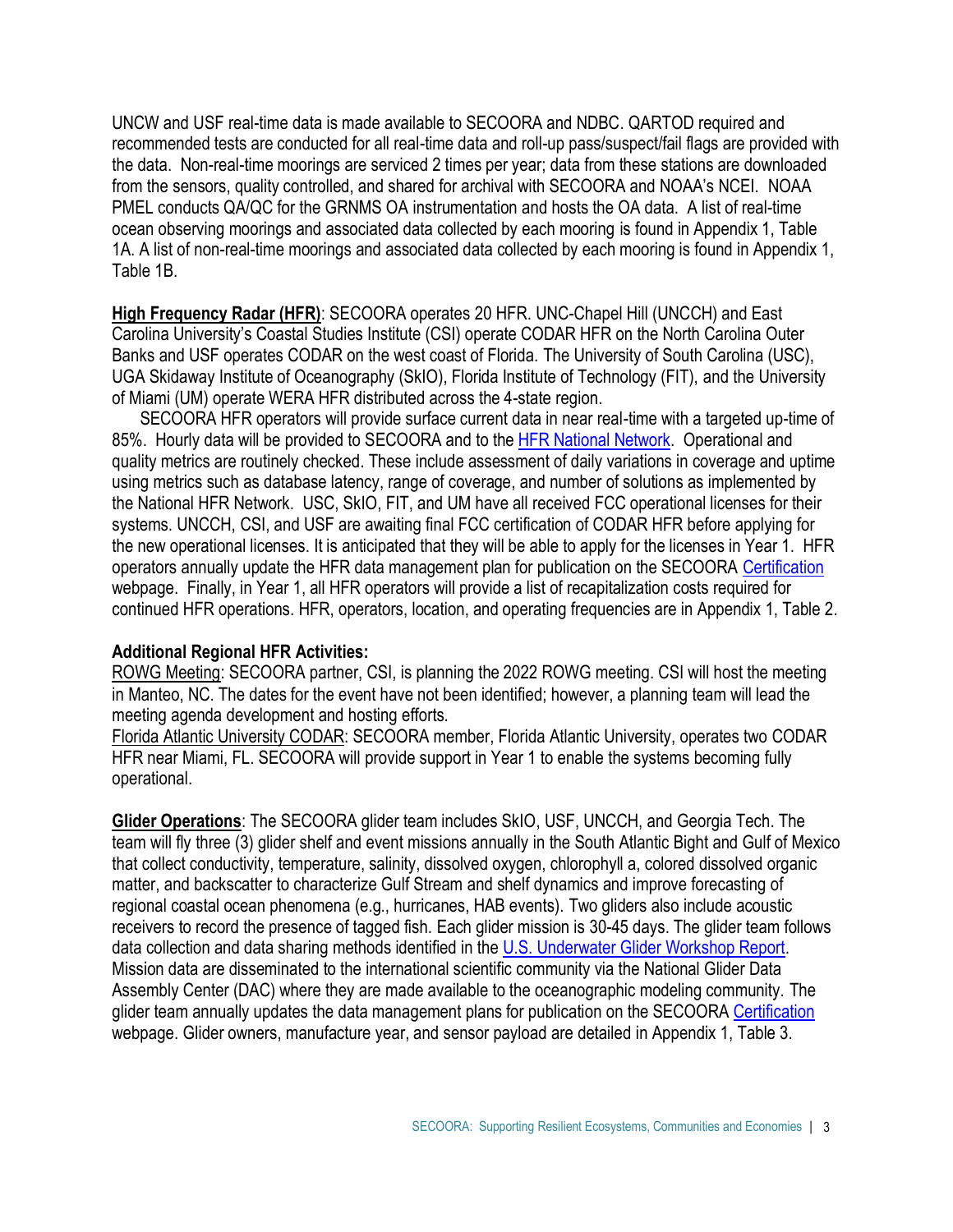### **Additional Glider Activities:**

Hurricane Gliders: Two (2) missions are planned for the SECOORA domain during the 2021 hurricane season. Each mission will be 30-45 days in duration. All data will be submitted to the IOOS Glider DAC where it is shared through the Global Telecommunications Gateway and assimilated by ocean models, including those operated by NOAA, the U.S. Navy, SECOORA, and other regional association partners. Support for Navy Gliders (deployments/recoveries): SECOORA and partners, SkIO, UNCCH, CSI, and USF will coordinate with the U.S. Navy for glider deployments and recoveries as well as glider piloting support during the 2021 Hurricane season.

**Biological Data Collection:** The Estuarine Soundscape Observatory Network in the Southeast (ESONS) is led by the University of South Carolina Beaufort (USCB). The ESONS observatory consists of 9 existing passive acoustic sensors deployed in South Carolina: 3 in the May River, 1 in Chechessee Creek, 1 in Colleton River, 3 in Charleston Harbor, and 1 North Inlet Winyah Bay NERR. Each station includes a passive acoustic recorder, water level loggers, and a temperature logger, all used to monitor animal behavior at multiple levels of biological complexity (from snapping shrimp to fish to marine mammals) and time scales. The project team will conduct an annual soundscape analysis to identify species, range, and seasonality in all 5 locations and the collected wav files will be shared with SECOORA for storage and visualization on a soundscape webpage that is currently under development. See Appendix 1, Table 4.

### **Additional Biological Data Collection:**

ATN projects: The Georgia Department of Natural Resources (GA DNR) maintains 24 existing acoustic receivers in Georgia's nearshore and offshore waters. During Year 1, GA DNR will continue to service and maintain the array which is used to track the movement of tagged animals. Additionally, projects that expand the ATN data collection or data management efforts may also be supported. ATN activities are coordinated with the IOOS ATN program manager.

#### Objective 2.B: Expand the observing subsystem to address the region's highest priority needs as identified in the SECOORA RCOOS Plan*.*

**Moorings**: During Year 1, UNCW will co-locate a SoFar wave buoy next to the existing CAP2 meteorological buoy. UNCW and SECOORA have already worked with the IOOS Environmental Compliance Manager to complete the NEPA analysis for this site and obtained permits from USACE (NWP5, June 30, 2021) and USCG (PATON, June 30, 2021). The wave buoy was deployed in July 2021.

UNCW will work with the Port of Charleston, SC and Charleston Pilots Association to finalize the location for the Charleston Harbor buoy. It is anticipated that the Charleston Harbor buoy will be within 20 nm of the CAP2 wave buoy (see above paragraph) and the buoy will have the same design, sensor payload, and service interval as the already permitted UNCW buoys. UNCW and SECOORA will work with the NOAA IOOS Environmental Compliance Manager to complete environmental compliance requirements for this mooring. In conjunction with the NEPA process, UNCW will obtain the necessary permits from the US Army Corps of Engineers (USACE) and US Coast Guard (USCG). All planned Year 1 moorings are included in Appendix 1, Table 1A.

SECOORA partner RDSea International, Inc. will deploy two moorings on the east coast of FL in Years 2 and 3 to fill gaps in oceanographic data that were identified in the SECOORA RCOOS Plan. During Year 1, RDSea will work with stakeholders to identify and prioritize potential mooring locations, obtain bathymetry data for each location, and conduct site assessments (using a small university vessel). The potential locations will be narrowed down to finalize two mooring deployment locations. SECOORA and RDSea will work with the NOAA IOOS Environmental Compliance Manager to complete NEPA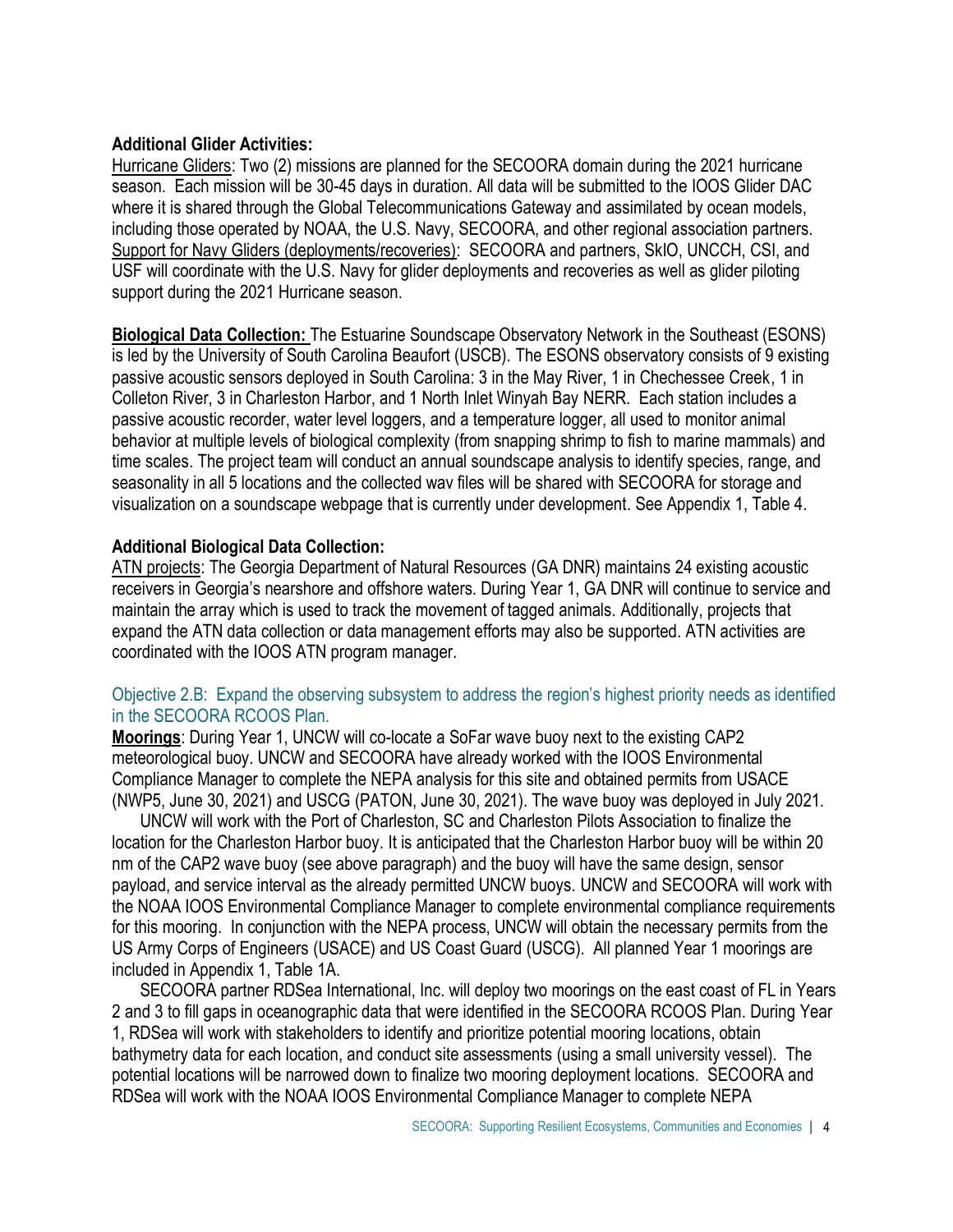requirements for both locations. Once the NEPA process is complete, RDSea will obtain the necessary permits from the US Army Corps of Engineers (USACE) and US Coast Guard (USCG). Finally, if either mooring location is within State of Florida waters (high tide line out to 3 nm), then additional permits may be needed from the Florida Department of Environmental Protection. During the permitting and environmental compliance process, RDSea will identify regional research vessels that can support mooring deployments/turnaround, complete the engineering design for the buoy and anchoring system, and finalize the instrumentation payload for each buoy. It is anticipated that the first buoy deployment will be Year 2.

**Water Level Initiative (WLI)**: SECOORA will establish a real-time, regional water level network to address needs for real-time flooding information. WLI team members include representatives from the American Shore and Beach Preservation Association (ASBPA), Hohonu, Coastal Carolina University, Florida Atlantic University, Georgia Tech, and Florida International University. Year 1 activities will include establishing a network coordination structure and convening an advisory committee which includes representatives from NOAA CO-OPS, USGS, state and local government representatives and other stakeholders. SECOORA and WLI members are working with the NOAA IOOS Environmental Compliance Manager to complete the environmental compliance requirements for sensor installations (note that planned sensor deployment documentation has already been shared with the Environmental Compliance Manager). While the NEPA process is underway, team members will apply for any required state or municipal permits. This project will leverage work by IOOS, CO-OPS, and the Alaska Ocean Observing System (AOOS) to establish a regional community water level user interface. Finally, an advisory committee will be convened which will work with the WLI team to determine criteria/metrics to evaluate the lifecycle cost versus accuracy of data for the systems being installed. Locations and technical specifications for the 66 water level systems to be deployed in Year 1 are available in Appendix 1, Table 5.

## **Additional Observing System Expansion:**

SECOORA plans to fund 2-3 Harmful Algal Bloom Projects in Year 1.

- Sargassum tracking: SECOORA partner, USF, will develop and operate a high high-resolution, webbased system to monitor and forecast pelagic Sargassum in several coastal zones of the Florida Keys and South Atlantic Bight to help local management agencies, citizens, and other stakeholders to better prepare for Sargassum inundation events. During Year 1, the project team will: develop and validate algorithms suitable for high-resolution satellite data to map and quantify Sargassum distribution and abundance; and, generate prototype high-resolution imagery products to map and quantify Sargassum distribution and abundance.
- Via a competitive mini-proposal process, SECOORA will solicit proposals for pilot projects focused on increasing HABS observing and forecasting activities. It is anticipated 1-2 proposals will be funded.

## **Goal 3: Implement, integrate, and expand the Data Management Cyberinfrastructure, and Modeling and Analysis subsystems.**

The DMAC subsystem is an integrating and foundational subsystem of the RCOOS, that when coupled with the observing and modeling and analysis subsystems, enables the transformation of raw data into accessible and credible information for decision-makers. SECOORA works with its DMAC contractor, Axiom Data Science, to provide advanced data management support, data systems architecture, software engineering, and cyberinfrastructure operational services to meet the US IOOS DMAC [data standards and](https://ioos.noaa.gov/data/contribute-data/)  [requirements.](https://ioos.noaa.gov/data/contribute-data/) Axiom has worked with SECOORA and partners to support a regional data assembly center, operated and continuously improved its functionality, and provided a regional web-based data portal [\(https://portal.secoora.org/\)](https://portal.secoora.org/) for access to ocean and coastal environmental data and information products across the US SE.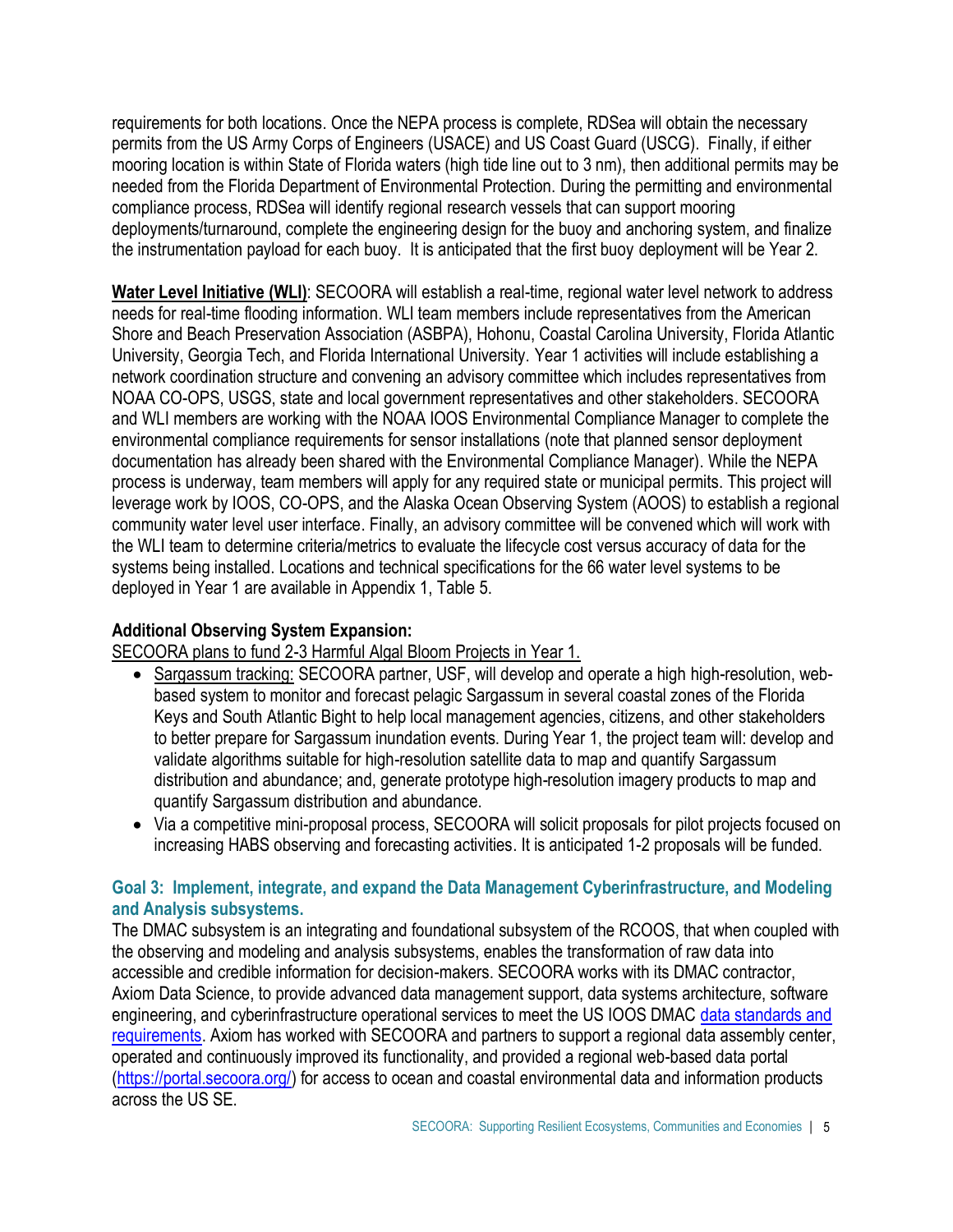## Objective 3.A: Maintain and enhance the DMAC subsystem.

**Core DMAC subsystem**: SECOORA will operate and improve SECOORA's core DMAC subsystem. More information on SECOORA data standards and requirements and adherence to the NOAA Environmental Data Management Framework can be found in the SECOORA Data Management and Cyberinfrastructure [Plan,](http://secoora.org/wp-content/uploads/2021/05/SECOORA-DMAC-Plan_FINAL_05_21_2021.pdf) which includes the Data Sharing Policy and Methods to Address IOOS Core Capabilities. Core components of the SECOORA DMAC subsystem include the following:

- High Performance Computing (HPC)
- Data Assembly and Quality
- Implementation of Community Standards and Systems
- Modern Big Data Analysis and Machine Learning
- Data Product Support
- Integration with Other National Cyberinfrastructure
- Human Expertise and Capacity
- Annual data archival for physical oceanographic, biogeochemical, and meteorological data with NOAA's NCEI.
- Product Usage Statistics SECOORA uses Google Analytics to track usage statistics for the data portal, webpage, and products. SECOORA will post monthly summaries of these statistics (number of sessions, page views, etc.) on the IOOS Proposal Documents [web page.](https://secoora.org/us-ioos-proposal-documents/)

Additional details on these subcomponents can be found here[: https://secoora.org/certification/](https://secoora.org/certification/) - section III. Data Management and Cyberinfrastructure.

## **Additional Data Management Activities:**

Marine Biodiversity Observing Network (ATN/MBON): The overall goal is to support the growing joint MBON and ATN initiatives to integrate acoustic animal tracking data into biodiversity monitoring, and ultimately generate data visualizations of marine biodiversity hotspots. Year 1 activities include outreach to ATN community, development of an ATN data management plan, integration of data into the [BioTrack](https://marinebon.org/pages/biotrack/) project, data analysis and sharing of biodiversity maps with SECOORA, MBON, and ATN.

Curation of IOOS open-source repositories and software packages: This project supports the technical implementation of the IOOS DMAC system, including the following activities: monitoring and testing DMAC products and services, ongoing development of the IOOS data discovery and access tools, technical research and engagement with external groups (e.g., Pangeo, ESIP), and maintenance of the IOOS GitHub software and tool ecosystem. Additionally, the work supports the ongoing development and maintenance of several open-source software packages that are crucial to the IOOS DMAC enterprise.

CETACEAN Project: The goal of this project is to develop a Gulf of Mexico platform (Compilation of Environmental, Threats, and Animal Data for Cetacean Population Health Analyses: CETACEAN) that provides user-friendly access to datasets that will assist the Trustees, restoration planners, responders, and conservation managers to assess the health of cetacean stocks and the stressors that threaten them over time and space. Axiom will work with partners to develop this platform based on recommendations from the CETACEAN Steering and Executive Committees. The objective for this year is to work with stakeholders to define requirements and build a functional prototype system.

Objective 3.B: Maintain and enhance the Modeling and Analysis subsystem 3.B1. Modeling: Provide forecasts for select coastal ocean phenomena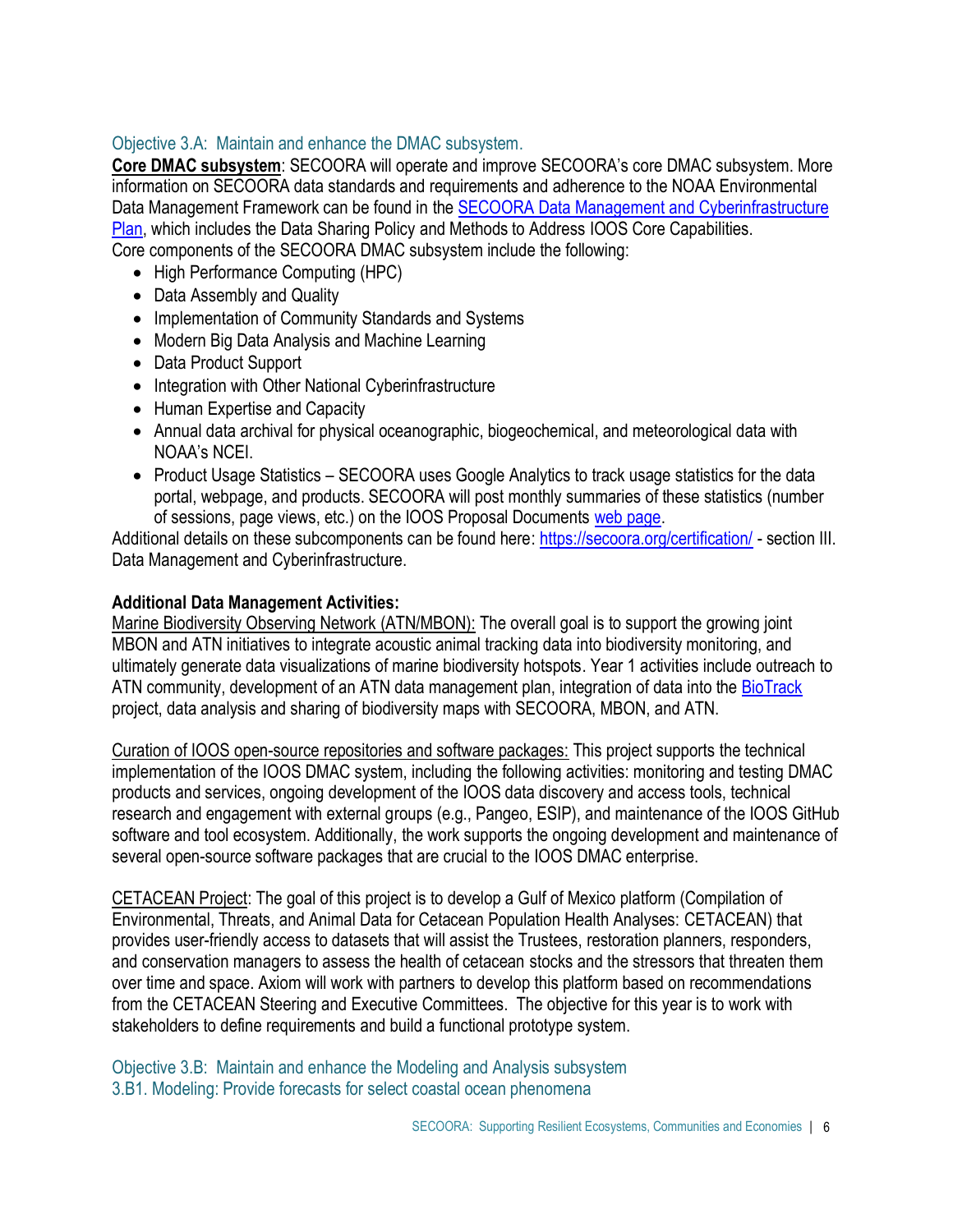**CNAPS Model:** SECOORA project team members at NCSU and Fathom Science will maintain and continue developing CNAPS to provide near-real time nowcasts/ forecasts for regional-scale marine environment conditions. In Year 1, the team will continue routine operations of CNAPS to deliver critical nowcast and forecast information to support coastal hazards (e.g., storms), water quality (e.g., oil spills, harmful algal blooms), and marine operations (e.g., navigation, fisheries) needs. CNAPS will transition to the Amazon cloud computing environment (AWS). This will reduce system downtime related to hardware failures (i.e., aging University-based high performance computing systems) or campus impacts during public emergencies (e.g., COVID-19, storms). Additionally, the project team will implement the Ensemble Data Assimilation (ENDA) capability to assimilate regional observations from satellites, moorings, glider and ship surveys, and HFR into the model. ENDA will provide a more efficient approach for both long-term hindcast and operational nowcast/ forecast data assimilation. An added benefit of ENDA is the ability to provide valuable uncertainty assessments (similar to storm track cones in hurricane forecasts) often requested by end users.

**WFS Models**: SECOORA partner, USF, will maintain the West Florida Shelf and Tampa Bay (WFCOM and TBCOM) daily nowcasts/forecasts of currents, temperature and salinity, and surface height fields with a targeted up-time of 90%. WFCOM downscales from the deep ocean, across the continental shelf and into the major estuaries by nesting the unstructured grid FVCOM in the GOM HYCOM, affording increasingly finer resolution upon approaching the coast. TBCOM achieves 20-m resolution by nesting FVCOM in WFCOM. TBCOM includes Tampa Bay, Sarasota Bay, the Intra-Coastal Waterway and all of the inlets connecting these with the GOM. The latest version of WFCOM includes the west FL Intra-coastal Waterway and inlets, a realistic representation of the FL Keys and inlets extending north to Biscayne Bay. Both WFCOM and TBCOM provide daily, 4.5 day (1 day hindcast, 3.5 day forecast) trajectories to assist with red tide tracking, search and rescue operations, and glider path planning. Model output is available via [NOAA GOODS.](https://gnome.orr.noaa.gov/goods)

## **Additional Modeling Activities:**

NCDIS Coastal Resilience: The goal of this project is to conduct a 40 year (1979-2019) reanalysis of coastal storm surge with the ADCIRC storm surge and tide model. Using best available atmospheric reanalysis, NOAA observed water levels, and a new data assimilation system for ADCIRC, the results will provide detailed datasets of long-term coastal water levels for use in a variety of applications, including computation of local extreme water level probability distributions over monthly to 100-yr return intervals that will be compared with the existing set of 1-degree gridded extreme water level probability distributions currently being produced from a tide gauge-based regional frequency analysis for the U.S. coastlines.

### 3.B2. Integrate improvements in the analysis components of the modeling and analysis subsystem to speed transformation of data into information required by users.

**AI Portal**: Florida Wildlife Research Institute (FWRI) and Axiom will build and demonstrate an artificial intelligence annotation data portal (AI portal). Year 1 activities include documenting data standards for AI applications; defining metadata; formatting requirements for imagery, video, and acoustic data; and resolving file storage and access solutions for common AI workflows.

**Southeast Area Monitoring and Assessment Program, South Atlantic (SEAMAP-SA):** SC Department of Natural Resources and Axiom will improve and expand biological data analysis tools including integration of long-term SEAMAP-SA living marine resource survey data with environmental information. The team will develop new data access, exploration, analysis, and visualization tools for the SECOORA portal.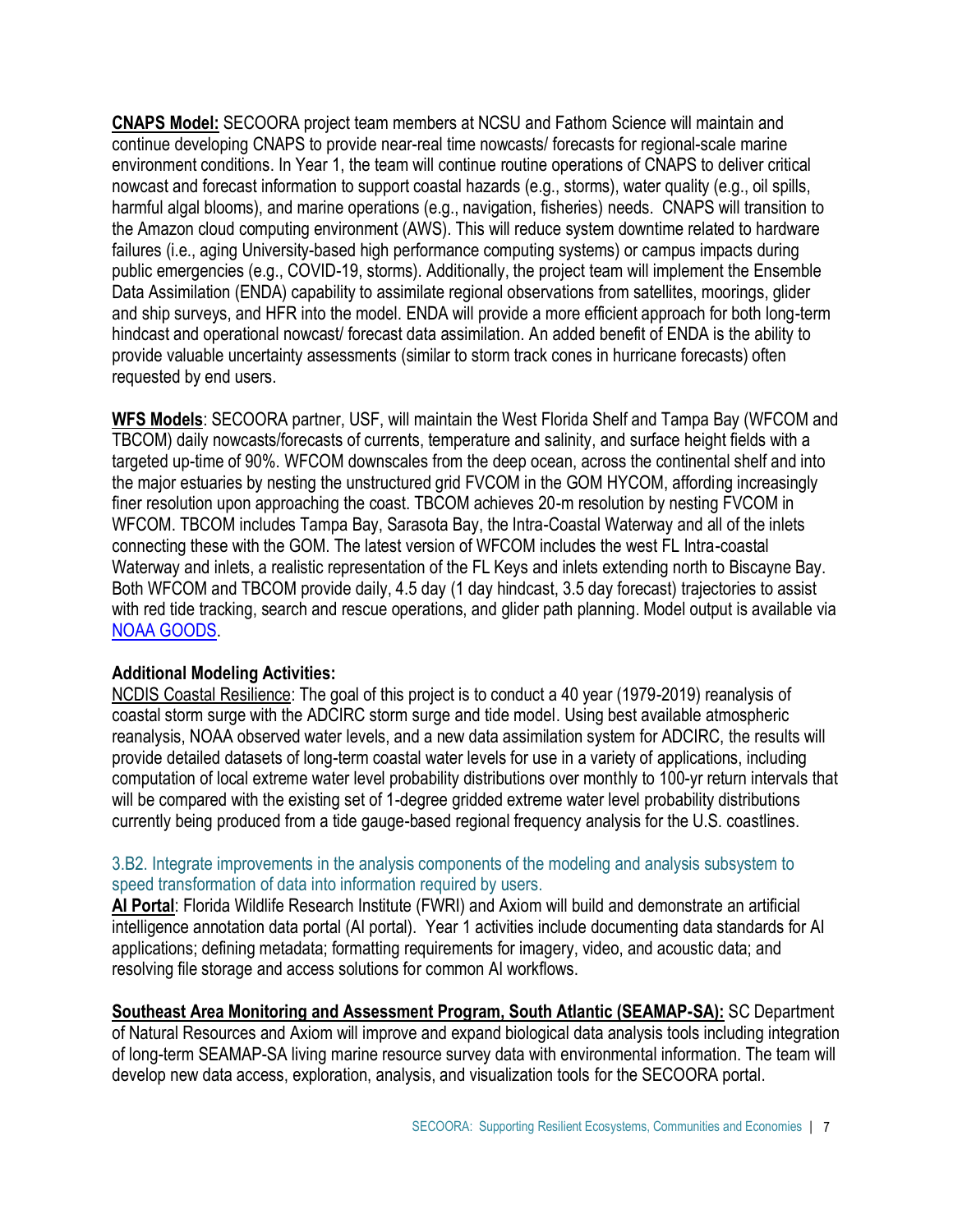## **Goal 4: Effectively implement the engagement subsystem to support product co-design and delivery.**

A central goal of SECOORA is to develop, in partnership with end users, operational products that will support decision-making. Along with ongoing delivery of the regional model forecasts that fill temporal and spatial gaps in observations, SECOORA will develop and enhance products in collaboration with our partners to support their operational needs.

#### Objective 4.A. Engage with stakeholders to identify and respond to their needs

4.A1. Support community-driven networks focused on priority societal issues aligned with SECOORA's mission and Strategic Plan.

SECOORA partners with other national and regional networks to leverage expertise and expand observing capacity. SECOORA will remain engaged with these groups during Year 1:

- [IOOS Association](http://www.ioosassociation.org/node/187) is a national nonprofit organization established to advance [U.S. IOOS](http://ioos.noaa.gov/) and the nation's coastal observation information needs by working with the [11 Regional Associations,](http://www.ioosassociation.org/regionalIOOS) US IOOS, NOAA federal agencies, and other partners. SECOORA's Executive Director currently serves as Chair of the Association.
- [Regional Ocean Data Sharing](https://secoora.org/sand-management/#project-overview) efforts: SECOORA supports efforts aimed at meeting the nation's **[Ocean Policy](https://www.whitehouse.gov/presidential-actions/executive-order-regarding-ocean-policy-advance-economic-security-environmental-interests-united-states/)** and coordinating discussion to address gaps in regional data. Sea level rise and resiliency are priority issues in our four-state region. State coastal management leads support leveraging the WLI with these funds, which will be used to support user engagement and assessment, iterative product design for tools to access water level data, and additional water level sensors in underserved and flood-prone communities. The available funding will be used to support contractors. Laura Korman will be the user engagement/product development contractor. One contractor (TBD) will assist with data management and website/application development. Another TBD contractor or existing WLI PIs will be funded to install additional water level sensors with a priority on installations in underserved communities. SECOORA will work with the NOAA IOOS Environmental Compliance Manager to complete the environmental compliance requirements for sensor installations that are not already addressed in Objective 2.B.
- [NOAA Southeast and Caribbean Regional Collaboration Team \(SECART\):](https://www.regions.noaa.gov/secar/index.php/regional-team/) a means for NOAA and partners to engage at a regional scale (NC, SC, GA, FL, Puerto Rico, and the U.S. Virgin Islands). SECOORA will support the SECART initiative to bring together NOAA and partner resources with state shellfish managers to improve forecasting shellfish closures.
- [Southeast and Caribbean Disaster Resilience Partnership \(SCDRP\)](https://secoora.org/sdrp/) is an affiliation of public, private, and nongovernment organizations (NGO) focused on disaster resilience. SECOORA and SECART will continue to support this community of practice to share resources, catalogue existing activities, host meetings and monthly calls, maintain a website, and submit additional funding requests to ensure sustainability of efforts.
- A new Advisory Committee will be engaged in Years 1-5 to provide guidance and feedback for the WLI team (Objective 2B).
- [Southeast Ocean and Coastal Acidification Network \(SOCAN\)](https://www.socan.secoora.org/) is dedicated to supporting and encouraging discussions on ocean and coastal acidification. SECOORA will continue to lead SOCAN by organizing bi-monthly virtual Town Hall style webinars, recruiting and engaging stakeholders to participate in SOCAN virtual forums, and providing monthly newsletters.
- Th[e FACT Network](https://secoora.org/fact/) is a grassroots collaboration of marine scientists from the Bahamas to the Carolinas using acoustic telemetry to better understand and conserve our region's important fish and sea turtle species. SECOORA provides support for the FACT Animal Telemetry Network (ATN) by hosting their website and sponsorship of the FACT semiannual meetings. Fisheries Data Solutions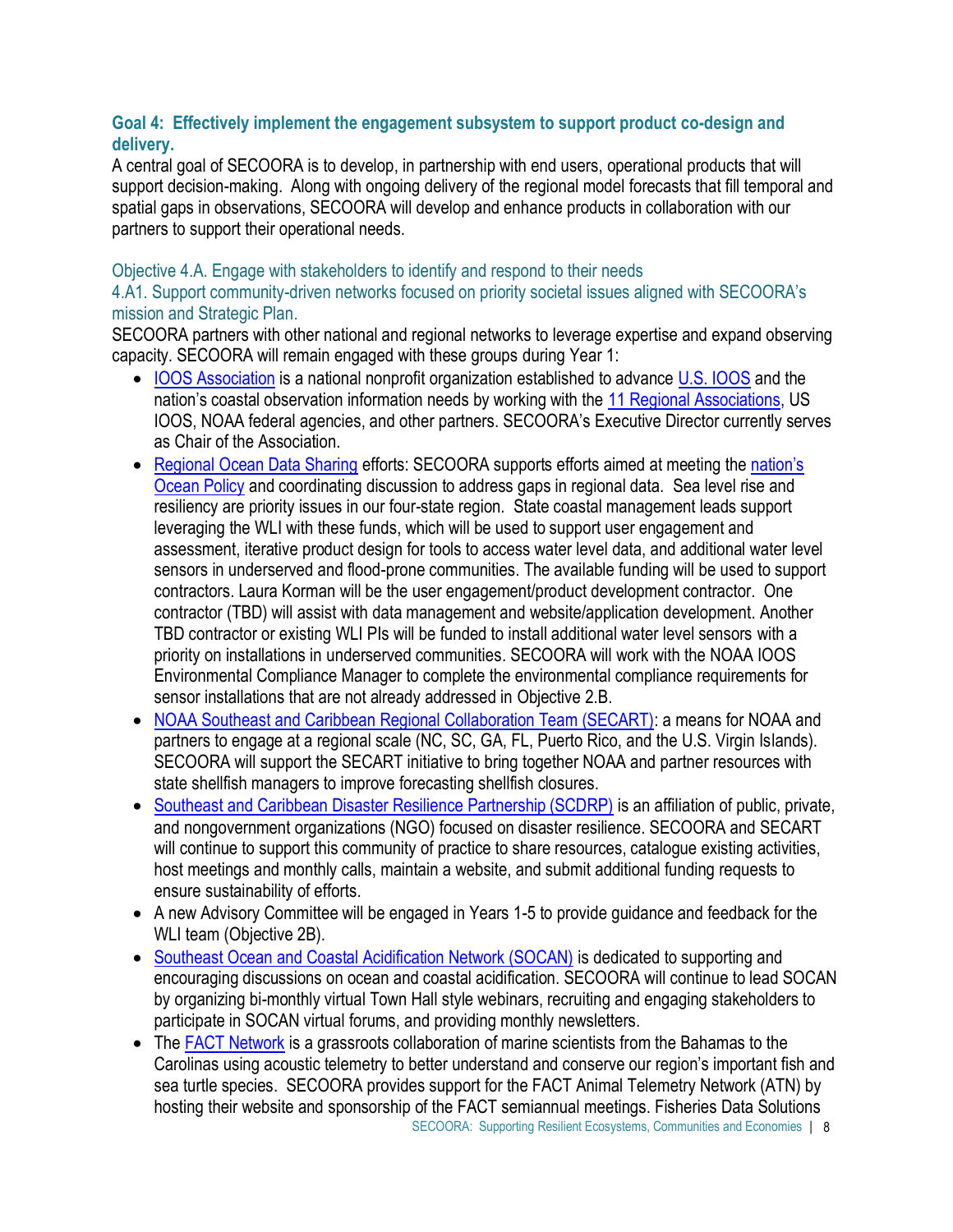(FACT data wrangler) leads communications, data acquisition efforts, and training.

## 4.A2. Maintain and enhance the SECOORA outreach and engagement subsystem to address priority issues in the region

SECOORA will continue th[e Coastal Ocean Observing in Your Community](https://secoora.org/webinar-series/) webinar series, website updates with [news stories](https://secoora.org/news/) and extreme event pages such as th[e Florida Red Tide Resources Page](https://secoora.org/red-tide-data-resources-for-florida/) and the [Hurricane Resources Page,](https://secoora.org/hurricane-resources/) quarterly newsletters, social media posts, and hosting and participating in workshops and meetings.

## 4.A3. Engage students in problem solving using ocean observing data.

The SECOORA Education and Outreach Committee provides guidance on prioritizing education and outreach needs. Annually SECOORA will support a NOAA Hollings Scholar and host two student awards: the [Data Challenge](https://secoora.org/data-challenge/) and [Vembu Subramanian Ocean Scholars Award.](https://secoora.org/vembu-subramanian-ocean-scholars-award/) SECOORA will continue providing opportunities for formal and informal educators to develop online coastal and ocean related [curriculum.](https://secoora.org/education-outreach/classroom-activities/) Additionally, SECOORA staff and PIs actively support [students in the classroom](https://secoora.org/education-outreach/engaging-the-next-generation/) through data workshops and hosting field trips to coastal monitoring stations throughout the region.

## Objective 4.B: Product Development.

SECOORA is formalizing product development procedures that include iterative end user engagement so that products are co-designed with users based on their requirements. SECOORA will work with stakeholders to identify product needs and evaluate existing products to determine ongoing limitations and demands as well as potential for expanding either geographic coverage or product offerings. All proposed products fit within the identified SECOORA focus areas and provide environmental and/or economic benefit to our stakeholders. Current products include [Text a Buoy,](https://secoora.org/text-a-buoy/) the [Marine Weather Portal \(MWP\),](https://mwp.secoora.org/) the [Hurricane Portal](https://hurricane.portal.secoora.org/) and [How's the Beach](http://howsthebeach.org/). We anticipate future products will address water level data, acoustic data (i.e., soundscapes or summary habitat use and seasonality from fish tags), and HFR.

#### SECOORA will invest in the follow product development efforts:

**How's the Beach Expansion**: Improve provision of advisories of public health risks in shellfish and recreational swimming waters by combining three existing products, How's the Beach (UofSC), ShellCast (NCSU), and Beach Condition Reporting System (BCRS), by integration, enhancement or expansion. Models will be developed for six stakeholder-identified beach reaches and five shellfish water harvesting areas based on need and available data. Data include indicator bacteria concentration, radar-based precipitation, salinity, water temperature, and potentially other environmental data such as tributary river flow (where applicable), wind, current, and wave information. Multiple Regression and Classification and Regression Tree (CART) analyses will be used to develop these relationships.

**Situational Awareness Support-tool for weather forecasters and ocean rescue groups:** Using data from NC and SC buoys, this module will leverage the SECOORA DMAC subsystem to allow end users to register, administer, and view custom thresholds for any combination of in situ parameters. When useridentified thresholds are crossed, the user will receive a notice via email, text, and/or social media.

**Water Level Initiative User Interface:** SECOORA will leverage previously funded NOAA, AOOS, and Axiom work on the community water level initiative, and establish a water level user interface for the SE based on assessment of user needs. See Objective 4.A1. Regional Ocean Data Sharing for additional details.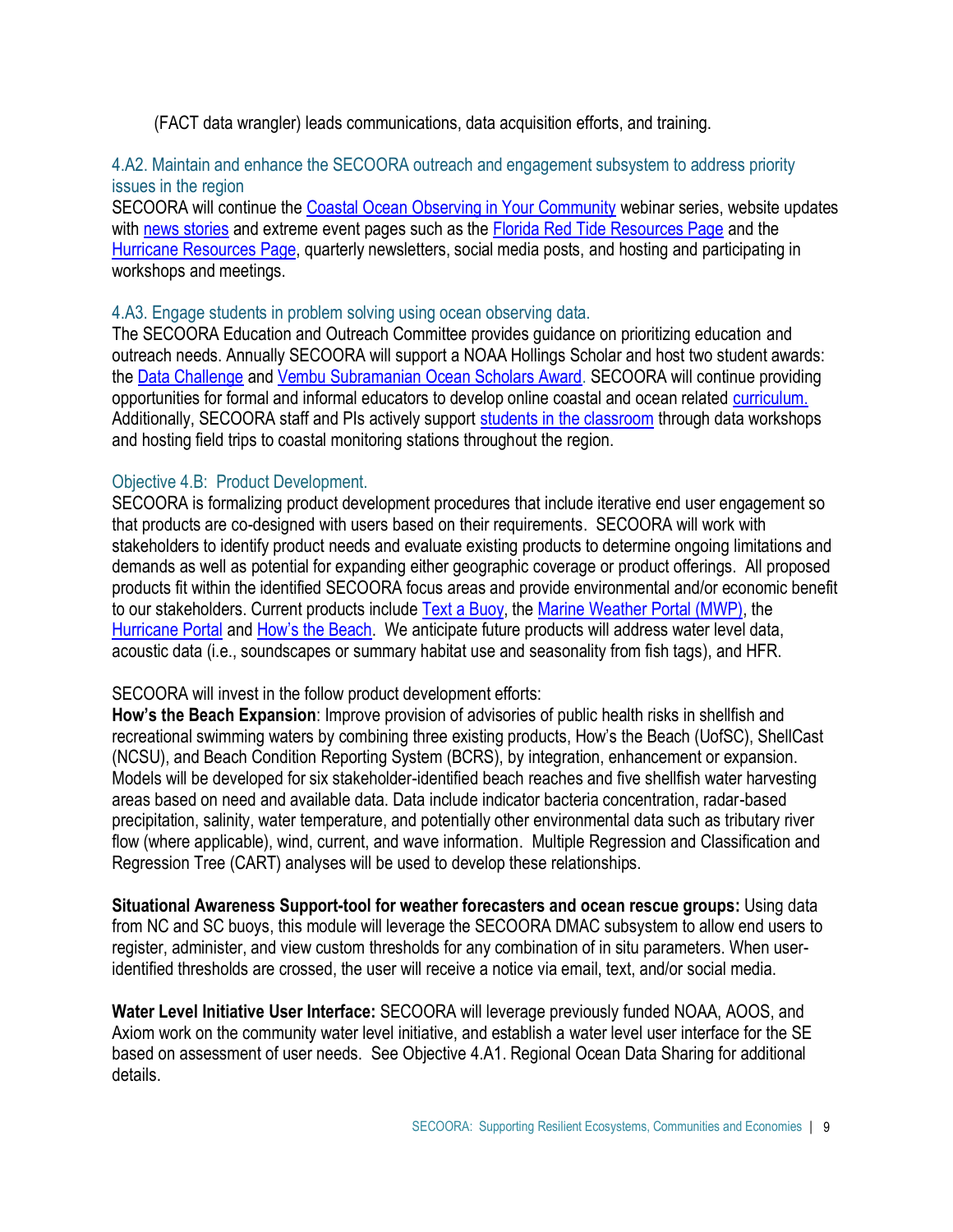#### **Summary**

The proposed \$4,552,445 in funding will support the continued operation and expansion of the core RCOOS framework. As a mature RA, SECOORA must balance maintenance, filling important gaps in observations, and creating new connections to users through thoughtful expansion of products and services to build-out the RCOOS. The proposed activities will deliver stakeholders the ongoing observations and modeling products they rely on, and new integrative project components that leverage existing SECOORA efforts (observations, models, and DMAC) to create new and exciting opportunities.

#### **Milestones and Cost Proposal**

Table 1. Goals, Objectives/Milestones and Schedule

| <b>Milestones</b>                                                                                  | Q1                 | Q <sub>2</sub>     | Q <sub>3</sub>     | Q <sub>4</sub>            |  |  |  |  |  |
|----------------------------------------------------------------------------------------------------|--------------------|--------------------|--------------------|---------------------------|--|--|--|--|--|
| Goal 1: Continue successful operation of the SECOORA governance and management subsystem           |                    |                    |                    |                           |  |  |  |  |  |
| Maintain the SECOORA governance and operational structure                                          | X                  | X                  | х                  | х                         |  |  |  |  |  |
| Maintain SECOORA's certification as a RICE                                                         | $\pmb{\mathsf{X}}$ | $\pmb{\mathsf{X}}$ | X                  | $\pmb{\times}$            |  |  |  |  |  |
| Update the SECOORA RCOOS Plan                                                                      | X                  | $\mathsf{x}$       | X                  | $\mathsf{x}$              |  |  |  |  |  |
| Goal 2: Maintain and augment the SECOORA observing subsystem                                       |                    |                    |                    |                           |  |  |  |  |  |
| Operate and maintain 12 existing real-time moorings offshore of NC, GA, and FL                     | х                  | X                  | х                  | х                         |  |  |  |  |  |
| Operate and maintain 3 non-real time moorings offshore of NC and FL                                | $\pmb{\mathsf{X}}$ | X                  | $\pmb{\mathsf{X}}$ | X                         |  |  |  |  |  |
| Operate and maintain 20 HFRs regionwide                                                            | X                  | X                  | X                  | $\boldsymbol{\mathsf{X}}$ |  |  |  |  |  |
| Work with a SECOORA PI to host the 2022 ROWG meeting                                               |                    | X                  | X                  | X                         |  |  |  |  |  |
| Conduct 4 glider missions annually                                                                 | X                  | $\mathsf{x}$       | X                  | X                         |  |  |  |  |  |
| Conduct 2 Hurricane Glider missions annually                                                       | X                  | X                  | $\mathsf{x}$       | X                         |  |  |  |  |  |
| Support Navy glider deployments and recoveries                                                     | $\pmb{\mathsf{X}}$ | X                  |                    | X                         |  |  |  |  |  |
| Maintain the SC estuarine soundscape observatory using passive acoustic recorders                  | $\pmb{\mathsf{X}}$ | X                  | X                  | X                         |  |  |  |  |  |
| Maintain the Georgia coastal receiver array                                                        | $\pmb{\mathsf{X}}$ | X                  | X                  | X                         |  |  |  |  |  |
| Site, deploy, and maintain 1 SoFar wave buoy near an existing SC mooring                           | X                  | X                  | X                  | X                         |  |  |  |  |  |
| Site, deploy, and maintain Charleston Harbor, SC buoys (met and wave buoys)                        |                    | X                  | X                  | X                         |  |  |  |  |  |
| Site and permit 2 buoys off the FL east coast                                                      |                    | $\mathsf{x}$       | X                  | $\mathsf{x}$              |  |  |  |  |  |
| Site, deploy, and maintain XX water level sensors                                                  | X                  | X                  | X                  | X                         |  |  |  |  |  |
| Expand harmful algal bloom observing and forecasting                                               | X                  | $\mathsf{x}$       | X                  | $\mathsf{x}$              |  |  |  |  |  |
| Goal 3: Implement, integrate, and expand the DMAC and Modeling and Analysis subsystems             |                    |                    |                    |                           |  |  |  |  |  |
| Maintain and enhance the SECOORA DMAC subsystem                                                    | X                  | X                  | x                  | X                         |  |  |  |  |  |
| Support the MBON/ATN through BioTrack project                                                      | X                  | X                  | $\mathsf{x}$       | X                         |  |  |  |  |  |
| Curate IOOS open-source repositories and software packages                                         | X                  | X                  | X                  | X                         |  |  |  |  |  |
| Continued development and implementation of CETACEAN for the Gulf of Mexico                        | X                  | X                  | X                  | X                         |  |  |  |  |  |
| Maintain the CNAPS model, move system to Cloud                                                     | $\pmb{\mathsf{X}}$ | X                  | Χ                  | X                         |  |  |  |  |  |
| Maintain the WFS models (WFCOM and TBCOM)                                                          | X                  | $\mathsf{x}$       | $\mathsf{x}$       | $\pmb{\times}$            |  |  |  |  |  |
| Construct an interactive AI annotation data portal                                                 | $\pmb{\mathsf{X}}$ | X                  | X                  | X                         |  |  |  |  |  |
| Develop biological data analysis tools through integrations of SEAMAP-SA fish survey data          | X                  | $\pmb{\mathsf{X}}$ | Χ                  | X                         |  |  |  |  |  |
| Goal 4: Effectively implement the Engagement subsystem to support product co-design and delivery   |                    |                    |                    |                           |  |  |  |  |  |
| Engage & support community networks (IOOS Assoc., SECART, Regional Data Sharing, SCDRP, FACT,      | X                  | X                  | X                  | X                         |  |  |  |  |  |
| SOCAN)                                                                                             |                    |                    |                    |                           |  |  |  |  |  |
| Maintain and enhance the SECOORA outreach and engagement subsystem                                 | X                  | X                  | X                  | X                         |  |  |  |  |  |
| Engage students through SECOORA scholarship and funding opportunities                              | X                  | $\pmb{\mathsf{X}}$ | X                  | $\mathsf{x}$              |  |  |  |  |  |
| Enhance How's the Beach to include products for shellfish & recreational swimming water advisories | X                  | X                  | X                  | X                         |  |  |  |  |  |
| Develop a situational awareness tool for weather forecasters and ocean rescue                      | $\pmb{\mathsf{X}}$ | $\pmb{\mathsf{X}}$ | $\pmb{\mathsf{X}}$ | X                         |  |  |  |  |  |
| Develop a water level user interface to support water level station deployments                    |                    | $\mathsf{x}$       | X                  | $\mathsf{X}$              |  |  |  |  |  |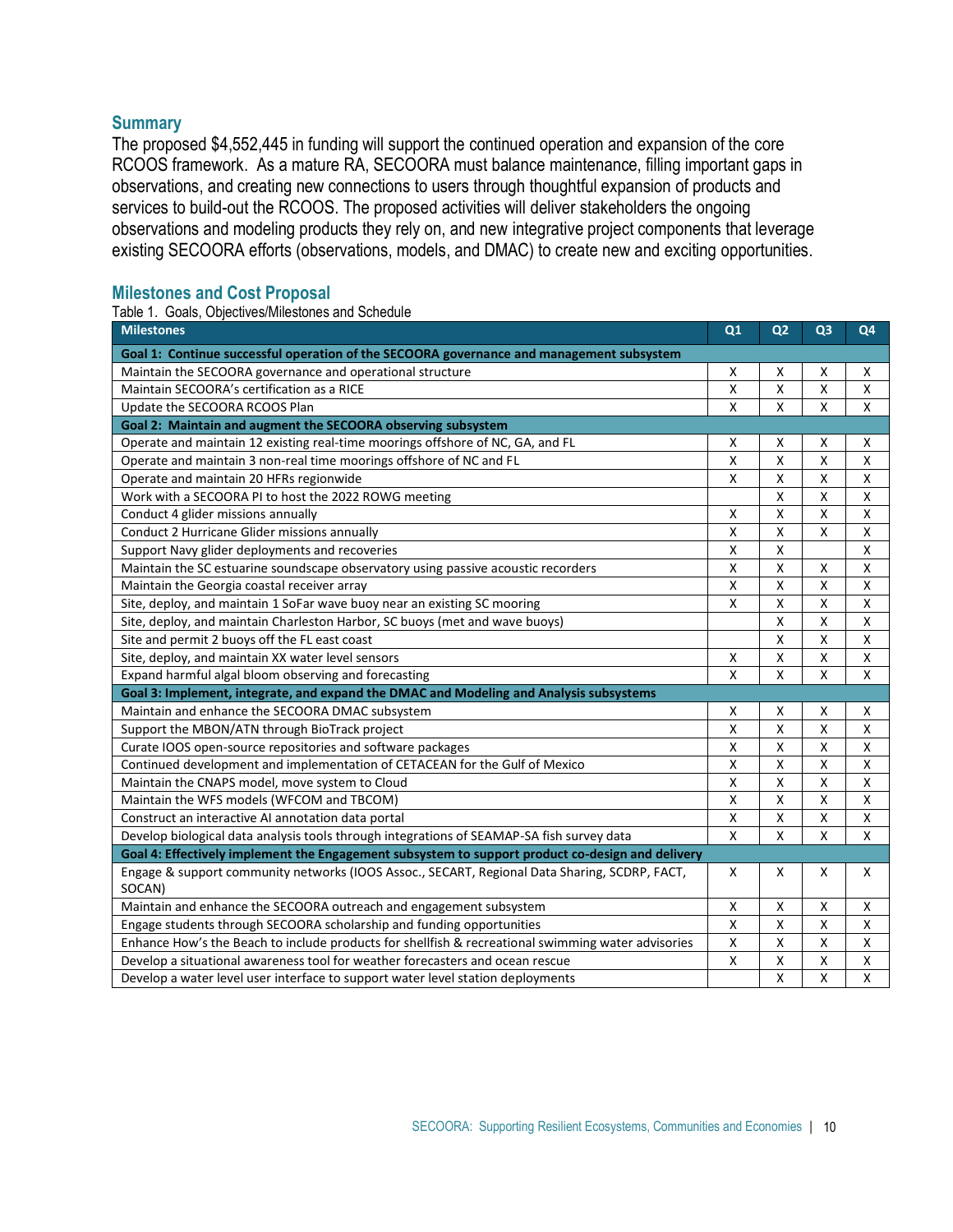Cost Proposal. Summarized costs of this 2020-2021 effort are in Table 2. \$4,552,445 support Goals 1 through 4.

| Obj.        | <b>PI/Contractor</b>                                                           | Inst.                     | YR <sub>5</sub>      |  |  |  |
|-------------|--------------------------------------------------------------------------------|---------------------------|----------------------|--|--|--|
| Goal 1      | <b>Governance &amp; Outreach</b>                                               |                           |                      |  |  |  |
| $1.A - 1.C$ | Hernandez (Governance & Outreach)                                              | <b>SECOORA</b>            | \$567,267            |  |  |  |
|             | Goal 1 Sub-total                                                               |                           | \$567,267            |  |  |  |
| Goal 2      | Maintain and augment the SECOORA observing subsystem                           |                           |                      |  |  |  |
| $2.A - 2.B$ | <b>Moorings</b>                                                                |                           |                      |  |  |  |
|             | Leonard (NC and SC)                                                            | <b>UNCW</b>               | \$329,362            |  |  |  |
|             | Weisberg (FL)                                                                  | <b>USF</b>                | \$300,000            |  |  |  |
|             | Noakes (GA)                                                                    | <b>UGA</b>                | \$38,865             |  |  |  |
|             | Cole (FL)                                                                      | RDSea Int'l               | \$25,000             |  |  |  |
|             | Hernandez (R/V Savannah ship time)                                             | <b>SECOORA</b>            | \$49,750             |  |  |  |
|             | <b>High Frequency Radar</b>                                                    |                           |                      |  |  |  |
|             | Seim (CORE)                                                                    | UNC-CH                    | \$56,021             |  |  |  |
|             | Muglia (DUCK, HATY, OCRA)                                                      | <b>ECU CSI</b>            | \$67,779             |  |  |  |
|             | Merz (VENI, RDSR, NAPL)                                                        | <b>USF</b>                | \$110,000            |  |  |  |
|             | Voulgaris (CSW, MBSP, GTN)                                                     | <b>UofSC</b>              | \$110,000            |  |  |  |
|             | Savidge/Edwards (CAT, JEK, CNS, KSC)                                           | <b>UGA SkIO</b>           | \$110,000            |  |  |  |
|             | Shay (CDN, VIR, STF, NKL)                                                      | <b>UM</b>                 | \$123,800            |  |  |  |
|             | Hernandez (operating funds for FIT, FAU, and SkIO)                             | <b>SECOORA</b>            | $\overline{$}31,492$ |  |  |  |
|             | <b>ROWG Meeting Support</b>                                                    | <b>ECU CSI</b>            | \$10,000             |  |  |  |
|             | <b>Gliders</b>                                                                 | <b>UGA SkIO</b>           |                      |  |  |  |
|             | Edwards                                                                        | \$110,000                 |                      |  |  |  |
|             | Lembke                                                                         | \$90,000                  |                      |  |  |  |
|             | Seim                                                                           | \$65,000                  |                      |  |  |  |
|             | Zhang                                                                          | \$40,000                  |                      |  |  |  |
|             | Hernandez (glider operating funds)                                             | \$5,000                   |                      |  |  |  |
|             | Navy Glider Support                                                            | <b>UGA SkIO</b>           | \$10,000             |  |  |  |
|             | <b>Biological Data Collection</b><br>Montie - ESONS (SC)                       | USC-B                     | \$20,000             |  |  |  |
|             | GA coastal receiver array or other ATN project                                 | <b>TBD</b>                | \$77,500             |  |  |  |
|             | <b>Water Level Stations</b>                                                    |                           |                      |  |  |  |
|             | Gayes (SC and FL)                                                              | CCU                       | \$100,000            |  |  |  |
|             | Elko and Glazer (NC, SC, FL)                                                   | ASBPA & Hohonu            | \$99,972             |  |  |  |
|             | Cobb and DiLorenzo (GA)                                                        | GT                        | \$98,246             |  |  |  |
|             | Troxler (FL)                                                                   | <b>FIU</b>                | \$100,000            |  |  |  |
|             | <b>Harmful Algal Blooms</b>                                                    |                           |                      |  |  |  |
|             | Hu (Sargassum tracking and forecasting)                                        | <b>USF</b>                | \$50,000             |  |  |  |
|             | 1-2 pilot projects                                                             | <b>TBD</b>                | \$100,000            |  |  |  |
|             | Goal 2 Sub-total                                                               |                           | \$2,327,787          |  |  |  |
| Goal 3      | Implement, integrate, and expand the DMAC and Modeling and Analysis subsystems |                           |                      |  |  |  |
| 3.A         | Maintain and Enhance the DMAC subsystem                                        |                           |                      |  |  |  |
|             | Core DMAC support                                                              | Axiom                     | \$199,600            |  |  |  |
|             | Hammerschlag - MBON/ATN                                                        | <b>UM</b>                 | \$75,000             |  |  |  |
|             | Fernandes - Curation of IOOS repositories and software                         | Contractor                |                      |  |  |  |
|             | packages                                                                       | \$87,500                  |                      |  |  |  |
|             | CETACEAN                                                                       | \$345,243                 |                      |  |  |  |
| 3.B         | Maintain and enhance the Modeling and Analysis subsystem                       |                           |                      |  |  |  |
|             | He - CNAPS model                                                               | <b>NCSU &amp; Fathom</b>  | \$149,983            |  |  |  |
|             | Science                                                                        |                           |                      |  |  |  |
|             | Blanton and Leuttich (NCDIS Coastal Resilience)                                | <b>RENCI &amp; UNC-CH</b> | \$197,500            |  |  |  |
|             | Weisberg - WFS models                                                          | <b>USF</b>                | Included in Moorings |  |  |  |
|             |                                                                                |                           | budget line          |  |  |  |

Table 2. Costs by Objective, PI and Institution

SECOORA: Supporting Resilient Ecosystems, Communities and Economies | 11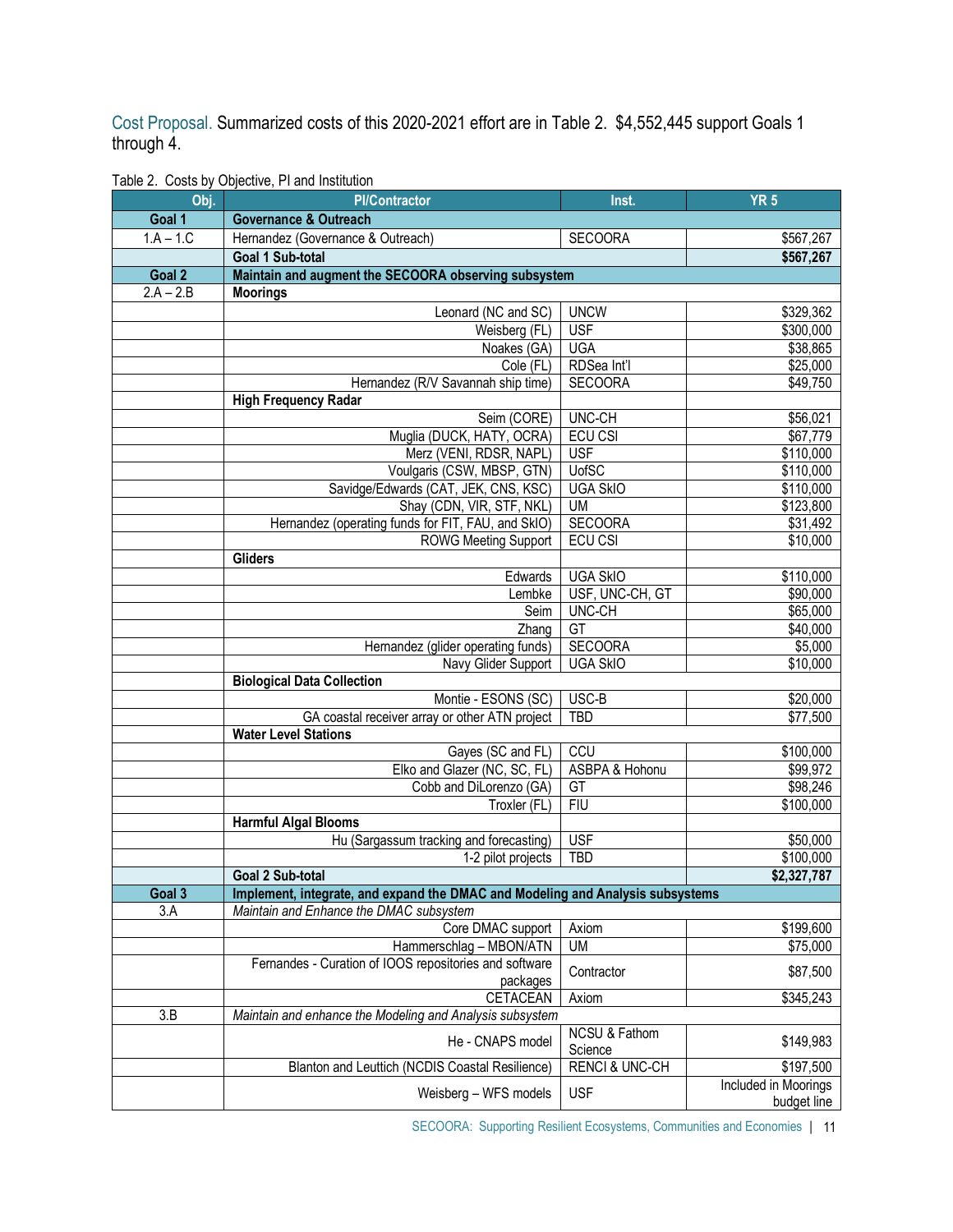| Obj.   | <b>PI/Contractor</b>                                                                                                                                                       | Inst.                                      | <b>YR 5</b>                         |  |  |  |  |  |
|--------|----------------------------------------------------------------------------------------------------------------------------------------------------------------------------|--------------------------------------------|-------------------------------------|--|--|--|--|--|
|        | McEachron - AI annotation portal                                                                                                                                           | <b>FWRI</b>                                | \$88,000                            |  |  |  |  |  |
|        | Smart - SEAMAP                                                                                                                                                             | <b>SC DNR</b>                              | \$16,506                            |  |  |  |  |  |
|        | Goal 3 Sub-total                                                                                                                                                           |                                            | \$1,159,332                         |  |  |  |  |  |
| Goal 4 | Effectively implement the engagement subsystem to support product co-design and delivery                                                                                   |                                            |                                     |  |  |  |  |  |
| 4.A1   | Support community-driven networks focused on priority societal issues aligned with SECOORA's mission and<br>Strategic Plan.                                                |                                            |                                     |  |  |  |  |  |
|        | Regional Ocean Data Sharing to support Water Level<br>Initiative                                                                                                           | Korman and TBD<br>\$234,079<br>Contractors |                                     |  |  |  |  |  |
|        | <b>SECART Shellfish Workshop</b>                                                                                                                                           | <b>SECOORA</b>                             | \$4,546                             |  |  |  |  |  |
|        | <b>SCDRP</b>                                                                                                                                                               | <b>SECOORA</b>                             | \$5,000                             |  |  |  |  |  |
|        | <b>SOCAN</b>                                                                                                                                                               | \$27,274                                   |                                     |  |  |  |  |  |
|        | <b>FACT Data Wrangler</b>                                                                                                                                                  | <b>Fisheries Data</b><br>Solutions         | \$72,500                            |  |  |  |  |  |
| 4.A2   | Maintain and enhance the SECOORA outreach and engagement subsystem to address priority issues in the<br>region - Costs included in Goal 1: SECOORA Governance and Outreach |                                            |                                     |  |  |  |  |  |
| 4.A3   | Engage students in problem solving using ocean observing data                                                                                                              |                                            |                                     |  |  |  |  |  |
|        | Vembu scholarship to support Hollings scholar                                                                                                                              | TBD                                        | \$5,000                             |  |  |  |  |  |
| 4.B    | <b>Product Development</b>                                                                                                                                                 |                                            |                                     |  |  |  |  |  |
|        | Porter (How's the Beach Expansion)                                                                                                                                         | <b>UofSC</b>                               | \$149,660                           |  |  |  |  |  |
|        | Situational Awareness Support-tool                                                                                                                                         | <b>UNCW</b>                                | Included in Moorings<br>budget line |  |  |  |  |  |
|        | Goal 4 Sub-total                                                                                                                                                           |                                            | \$498,059                           |  |  |  |  |  |
|        | <b>GRAND TOTAL</b>                                                                                                                                                         |                                            | \$4,552,445                         |  |  |  |  |  |

# **Appendices**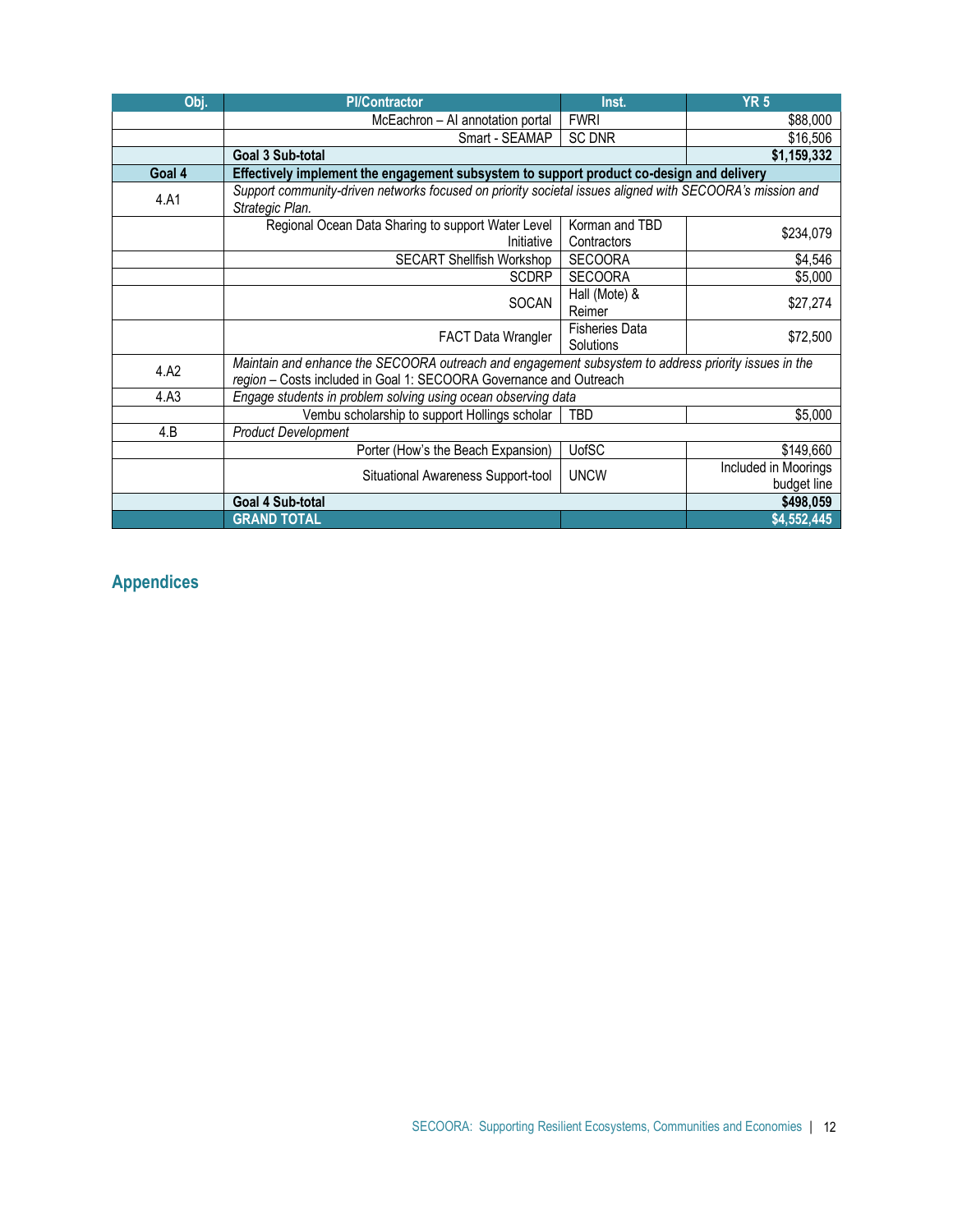## **Appendix 1: Asset tables**

### **Table 1A. Real-time SECOORA oceanographic moorings.**

| <b>Real Time</b><br><b>Moorings</b>         | Operator    | Deployment<br>Month/Year | Wind<br>Spd,<br>Gust,<br>Dir. | Air<br><b>Temp</b> | <b>Barometric</b><br>Pressure | Rel.<br>Humidity          | SW/LW<br>Radiation | <b>Water</b><br>Temp | Cond/<br><b>Salinity</b> | Currents | Waves        | Water<br>Depth | Passive<br>Acoustic<br>(Fish<br>Tags $)^*$ |
|---------------------------------------------|-------------|--------------------------|-------------------------------|--------------------|-------------------------------|---------------------------|--------------------|----------------------|--------------------------|----------|--------------|----------------|--------------------------------------------|
| LEJ3 - Outer<br>Onslow Bay                  | <b>UNCW</b> | 11/2015                  | X                             | X                  | X                             | $\sf X$                   |                    | X                    | $\sf X$                  |          |              |                | X                                          |
| LEJ3Wave                                    | <b>UNCW</b> | 11/2015                  |                               |                    |                               |                           |                    | $\mathsf{X}$         |                          |          | $\mathsf{X}$ |                |                                            |
| ILM3 - Outer<br>Onslow Bay                  | <b>UNCW</b> | 06/2005                  | $\mathsf{X}$                  | X                  | $\sf X$                       | $\boldsymbol{\mathsf{X}}$ |                    | $\sf X$              | $\sf X$                  |          |              |                | $\mathsf{X}$                               |
| ILM2 -<br>Inshore<br>Onslow Bay             | <b>UNCW</b> | 07/2005                  | $\mathsf{X}$                  | X                  | $\sf X$                       | $\sf X$                   |                    | X                    | $\sf X$                  |          |              |                | X                                          |
| ILM2Wave                                    | <b>UNCW</b> | 05/2008                  |                               |                    |                               |                           |                    | $\mathsf{X}$         |                          |          | $\mathsf{X}$ |                |                                            |
| <b>SUN2 -</b><br>Northern<br>Long Bay       | <b>UNCW</b> | 02/2005                  | $\mathsf{X}$                  | X                  | $\mathsf{X}$                  | Χ                         |                    | $\sf X$              | $\mathsf{X}$             |          |              |                |                                            |
| SUN2Wave                                    | <b>UNCW</b> | 03/2012                  |                               |                    |                               |                           |                    | Χ                    |                          |          | $\sf X$      |                |                                            |
| CAP2 -<br>Inshore<br>Capers<br>Island       | <b>UNCW</b> | 02/2005                  | $\mathsf{X}$                  | X                  | $\sf X$                       | X                         |                    | X                    | $\mathsf{X}$             |          |              |                |                                            |
| CAP2Wave -<br>Inshore<br>Capers<br>Island** | <b>UNCW</b> | 07/2021                  |                               |                    |                               |                           |                    | Χ                    |                          |          | X            |                |                                            |
| FRP2 -<br>Inshore Fripp<br>Island           | <b>UNCW</b> | 02/2005                  | $\mathsf{X}$                  | X                  | $\mathsf{X}$                  | $\sf X$                   |                    | $\sf X$              | $\mathsf{X}$             |          |              |                |                                            |
| CHS <sub>2</sub> -<br>Charleston<br>Harbor  | <b>UNCW</b> | Spring 2022              | $\mathsf{X}$                  | X                  | $\sf X$                       | $\sf X$                   |                    | Χ                    | $\sf X$                  |          |              |                |                                            |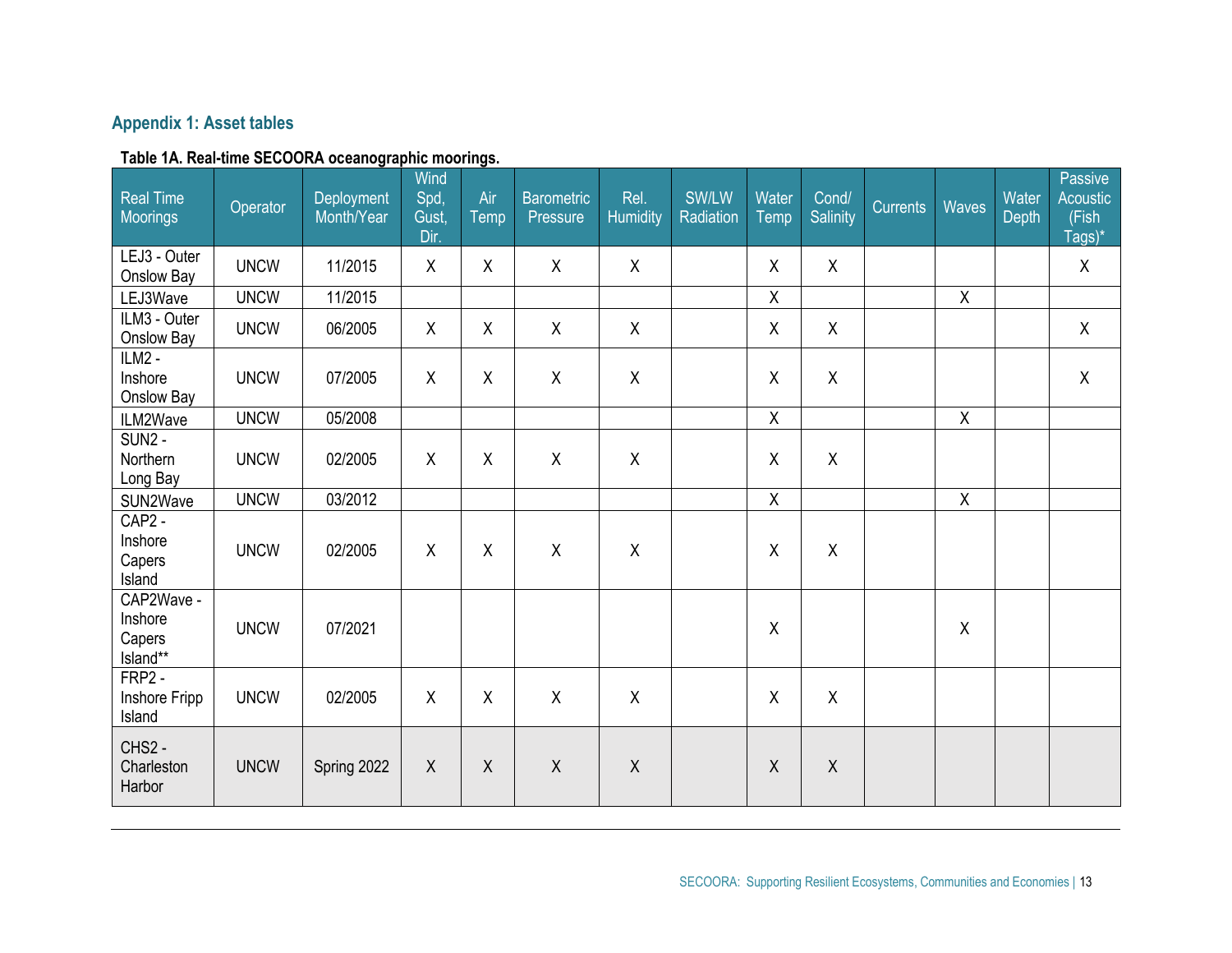|                                                          | Table 1A. Real-time SECOORA oceanographic moorings continued |                          |                                      |             |                                      |                         |                    |               |                          |                 |              |                |                                               |
|----------------------------------------------------------|--------------------------------------------------------------|--------------------------|--------------------------------------|-------------|--------------------------------------|-------------------------|--------------------|---------------|--------------------------|-----------------|--------------|----------------|-----------------------------------------------|
| <b>Real Time</b><br><b>Moorings</b>                      | Operator                                                     | Deployment<br>Month/Year | <b>Wind</b><br>Spd,<br>Gust,<br>Dir. | Air<br>Temp | <b>Barometric</b><br><b>Pressure</b> | Rel.<br><b>Humidity</b> | SW/LW<br>Radiation | Water<br>Temp | Cond/<br><b>Salinity</b> | <b>Currents</b> | <b>Waves</b> | Water<br>Depth | Passive<br><b>Acoustic</b><br>(Fish<br>Tags)* |
| CHS <sub>2</sub> -<br>Wave                               | <b>UNCW</b>                                                  | Spring 2022              |                                      |             |                                      |                         |                    | X             |                          |                 | Χ            | X              |                                               |
| <b>GRNMS OA</b><br>mooring***                            | PMEL/UGA                                                     | 2006                     |                                      |             |                                      |                         |                    | Χ             | Χ                        |                 |              |                |                                               |
| <b>C10 - WFS</b><br>Central<br>nearshore                 | <b>USF</b>                                                   | 09/1998                  | X                                    | Χ           | X                                    | Χ                       | Χ                  | X             | Χ                        | X               |              |                |                                               |
| <b>C12 - WFS</b><br>Central<br>offshore                  | <b>USF</b>                                                   | 09/1998                  | X                                    | X           | X                                    | Χ                       |                    | Χ             | X                        | Χ               |              |                | X                                             |
| East Coast<br>FL #1 -<br>permitting<br>stage only        | <b>RDSea</b>                                                 | <b>Fall 2022</b>         | $\sf X$                              | Χ           | $\sf X$                              | X                       | Χ                  | X             | $\sf X$                  | X               | Χ            |                |                                               |
| East Coast<br>FL #2 - Year<br>1 permitting<br>stage only | <b>RDSea</b>                                                 | <b>Fall 2023</b>         | $\sf X$                              | Χ           | $\sf X$                              | X                       | Χ                  | X             | $\sf X$                  | X               | X            |                |                                               |

\* Acoustic receivers internally record fish tags. Data downloaded when buoys are serviced.

\*\*Deployed in July 2021 as part of Year 1 SECOORA effort

\*\*\* This station also includes the following sensors: pH, pCO2, DO, Chl, Turbidity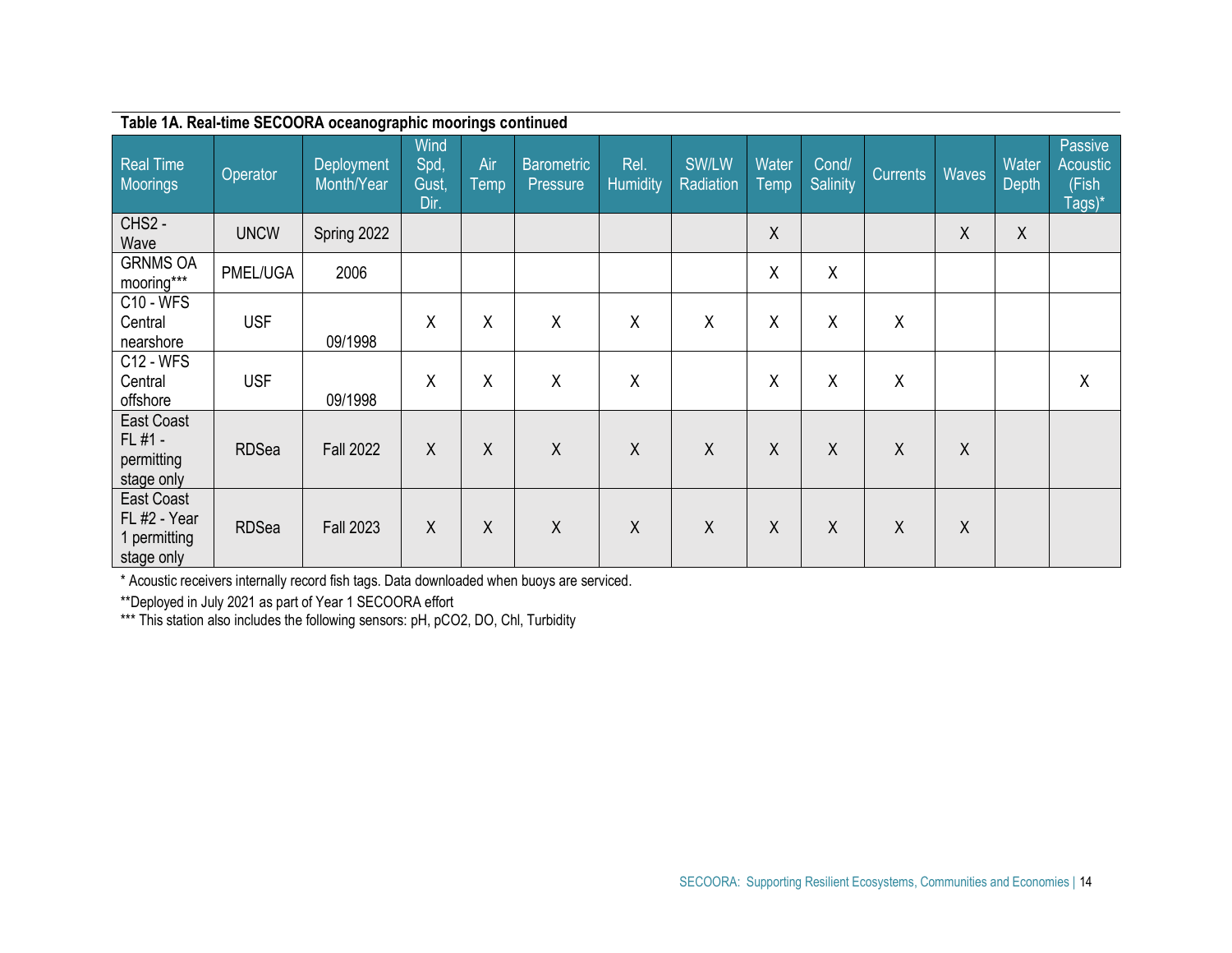| Non Real Time Station<br><b>Name</b> | Operator    | Deployment<br>Month/Year | <b>Deployment</b><br>Depth $(m)$ | Water<br><b>Temp</b> | Cond/<br><b>Salinity</b> | <b>Currents</b> | <b>Waves</b> | Water<br>Level | <b>Passive Acoustics</b><br>(Fish Tags) |
|--------------------------------------|-------------|--------------------------|----------------------------------|----------------------|--------------------------|-----------------|--------------|----------------|-----------------------------------------|
| <b>C15 - WFS</b><br>Subsurface       | <b>USF</b>  | 07/1998                  | 10                               | Χ                    |                          | Χ               | Χ            |                |                                         |
| <b>C11 - WFS</b><br>Subsurface       | <b>USF</b>  | 07/1998                  | 20                               | Χ                    |                          | Χ               | Χ            | v              |                                         |
| OB27M                                | <b>UNCW</b> | 04/2000                  | 30                               | Χ                    | v                        | Χ               | χ            |                |                                         |

### **Table 1B. Non real-time SECOORA oceanographic moorings operational in Year 1**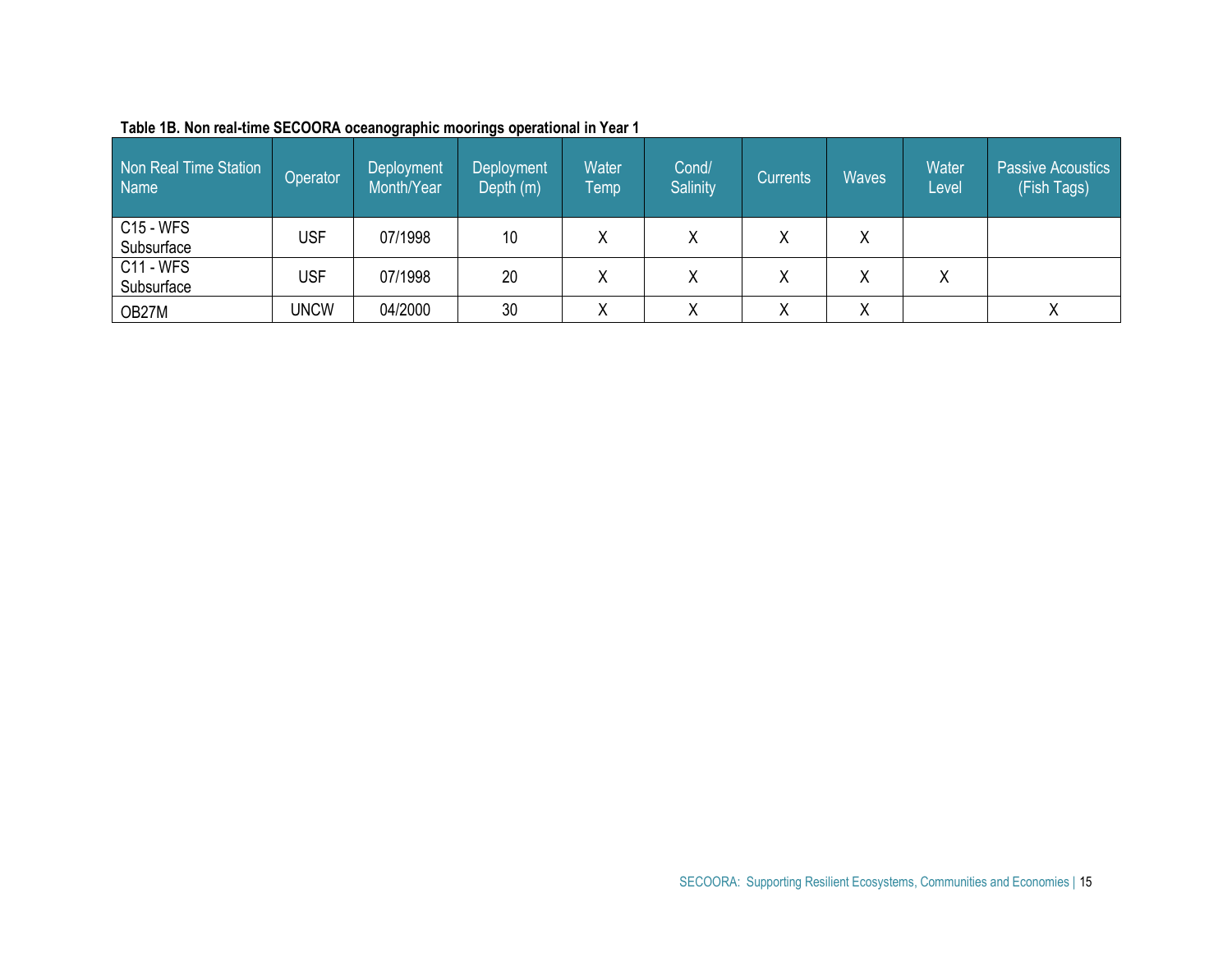### **Table 2: SECOORA Priority HFR**

| Operator               | Year<br><b>Installed</b> | Vendor       | <b>Station Name/State</b>       | <b>Station</b><br>Code | Latitude (N) | Longitude (W) | <b>Nominal Frequency</b><br>(MHz) |
|------------------------|--------------------------|--------------|---------------------------------|------------------------|--------------|---------------|-----------------------------------|
| <b>UNCCH &amp; CSI</b> | 2003                     | CODAR        | Duck, NC                        | <b>DUCK</b>            | 36.18        | $-75.75$      | 5                                 |
| <b>UNCCH &amp; CSI</b> | 2003                     | <b>CODAR</b> | Cape Hatteras, NC               | <b>HATY</b>            | 35.26        | $-75.52$      | 5                                 |
| <b>UNCCH &amp; CSI</b> | 2013                     | <b>CODAR</b> | Core Banks, NC                  | CORE                   | 34.76        | $-76.41$      | $\overline{5}$                    |
| <b>UNCCH &amp; CSI</b> | 2017                     | <b>CODAR</b> | Ocracoke, NC                    | <b>OCRA</b>            | 35.1         | $-75.96$      | 5                                 |
| <b>UofSC</b>           | 2012                     | <b>WERA</b>  | Georgetown, SC                  | <b>GTN</b>             | 33.25        | $-79.15$      | 5.25                              |
| <b>UofSC</b>           | 2013                     | <b>WERA</b>  | Caswell Beach, NC               | <b>CSW</b>             | 33.88        | $-78.11$      | 5.25                              |
| <b>UofSC</b>           | TBD<br>2021              | <b>WERA</b>  | Myrtle Beach State Park, SC     | <b>MBSP</b>            | 33.64        | $-78.92$      | 13.5                              |
| <b>SkIO</b>            | 2006                     | <b>WERA</b>  | St. Catherine, GA               | CAT                    | 31.69        | $-81.13$      | 5.5                               |
| <b>SkIO</b>            | 2009                     | <b>WERA</b>  | Jekyll Island, GA               | <b>JEK</b>             | 31.06        | $-81.41$      | 13.5                              |
| <b>SkIO</b>            | TBD<br>2021              | <b>WERA</b>  | Canaveral National Seashore, FL | <b>CNS</b>             | 28.93        | $-80.82$      | 13.5                              |
| <b>SkIO</b>            | <b>TBD</b><br>2021       | <b>WERA</b>  | Kennedy Space Center            | <b>KSC</b>             | 28.59        | $-80.58$      | 13.5                              |
| <b>FIT</b>             | TBD<br>2021              | <b>WERA</b>  | Treasure Shores Park, FL        | TBD                    | TBD          | TBD           | 13.5                              |
| $FIT*$                 | <b>TBD</b>               | <b>WERA</b>  | <b>TBD</b>                      | <b>TBD</b>             | <b>TBD</b>   | <b>TBD</b>    | 13.5                              |
| $UM**$                 | 2008                     | <b>WERA</b>  | Dania Beach, FL                 | <b>STF</b>             | 26.08        | $-80.12$      | 12.7                              |
| $UM**$                 | 2008                     | WERA         | Virginia Key, FL                | <b>VIR</b>             | 25.74        | $-80.15$      | 12.7                              |
| $UN**$                 | 2004                     | <b>WERA</b>  | Crandon Park, FL                | <b>CDN</b>             | 25.71        | $-80.15$      | 16                                |
| $UM**$                 | 2021                     | <b>WERA</b>  | North Key Largo, FL             | <b>NKL</b>             | 25.24        | $-80.31$      | 12.7                              |
| <b>USF</b>             | 2003                     | CODAR        | Redington Shores, FL            | <b>RDSR</b>            | 27.83        | $-82.83$      | 5                                 |
| <b>USF</b>             | 2004                     | CODAR        | Venice, FL                      | <b>VEN</b>             | 27.08        | $-82.45$      | $\overline{5}$                    |
| <b>USF</b>             | 2005                     | <b>CODAR</b> | Naples, FL                      | <b>NAPL</b>            | 26.16        | $-81.81$      | 5                                 |

\*FIT siting for second HFR is still in process

\*\*UM is in the process of changing HFR frequencies to be in compliance with FCC permits by summer 2022.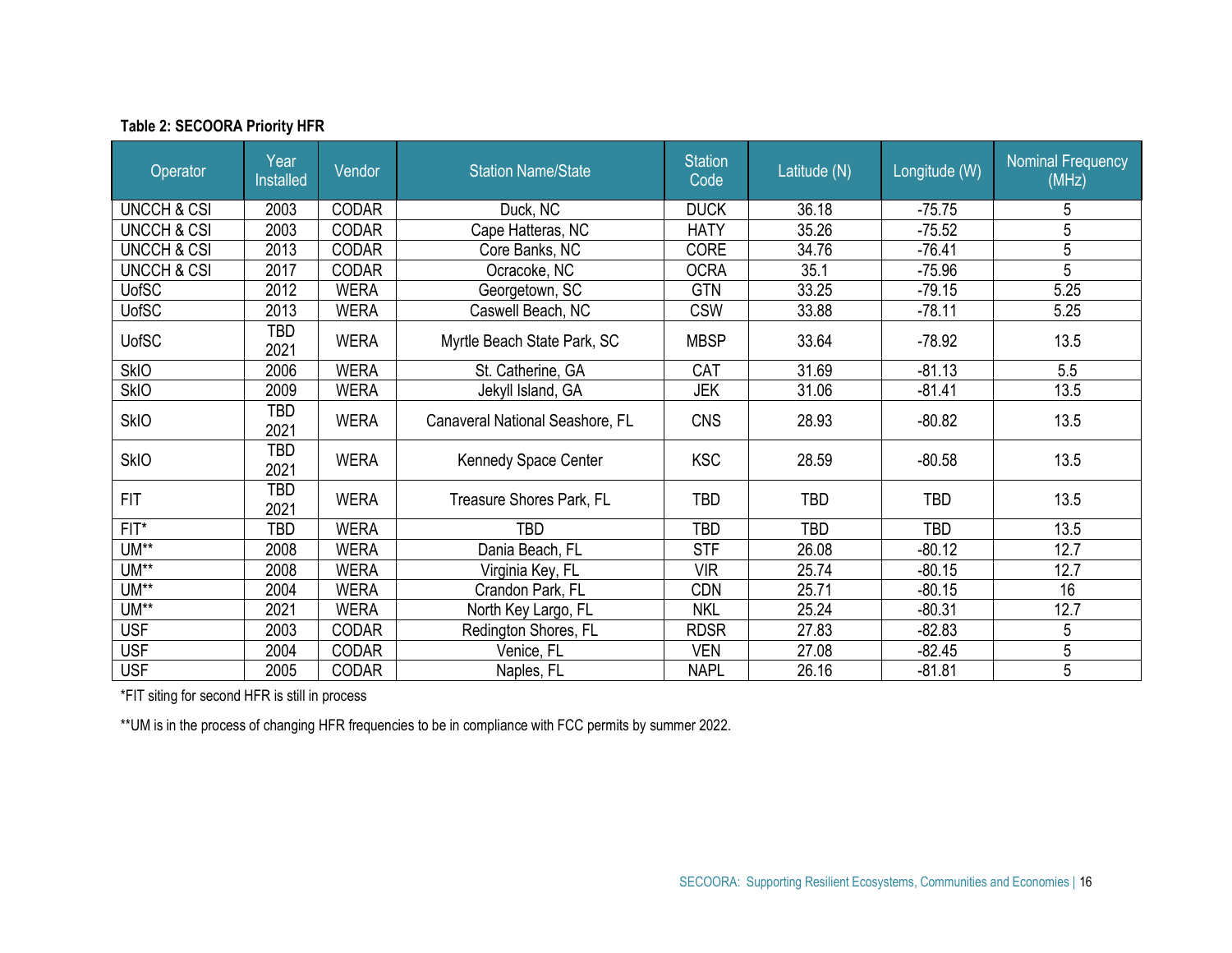| Glider<br><b>Name</b> | Owner/<br>Operator             | Year<br>manufactured | Conduct-<br>ivity | <b>Temp</b> | <b>Salinity</b> | <b>DO</b> | Chl-<br>la' | <b>CDOM</b> | Back-<br>scatter | Water<br>column<br>biomass | Passive<br>acoustic<br>receiver<br>(tags) | Passive<br>acoustic<br>receiver<br>(soundscape) | <b>ADCP</b><br>/DVL |
|-----------------------|--------------------------------|----------------------|-------------------|-------------|-----------------|-----------|-------------|-------------|------------------|----------------------------|-------------------------------------------|-------------------------------------------------|---------------------|
| Franklin              | <b>SECOORA/</b><br><b>SkIO</b> | 2019                 | Χ                 | Χ           | Χ               | Χ         | Χ           | Χ           | Χ                |                            | Χ                                         | $\mathsf{X}^\star$                              |                     |
| Angus                 | <b>SkIO</b>                    | 2018                 | Χ                 | χ           | Χ               | χ         | Χ           | χ           | Χ                |                            | Χ                                         | $X^*$                                           | $\mathsf{X}^\star$  |
| Pelagia               | UNCW/<br><b>SkIO</b>           | 2006                 | X                 | Χ           | Χ               | Χ         | X           | Χ           | Χ                |                            |                                           |                                                 |                     |
| Salacia               | NCSU/<br><b>SkIO</b>           | 2008                 | X                 | Χ           | Χ               |           |             |             |                  |                            |                                           |                                                 |                     |
| <b>Bass</b>           | <b>USF</b>                     | 2008                 | χ                 | χ           | Χ               | Χ         | Χ           | Χ           | Χ                |                            | $X^*$                                     | Χ                                               |                     |
| Sam                   | <b>USF</b>                     | 2008                 | χ                 | Χ           | Χ               | Χ         | Χ           | χ           | Χ                |                            | $X^*$                                     | Χ                                               |                     |
| Gansett               | <b>USF</b>                     | 2019                 | Χ                 | χ           | Χ               | χ         | Χ           | χ           | Χ                | χ                          | $X^*$                                     |                                                 |                     |
| Stella                | <b>USF</b>                     | 2019                 | χ                 | Χ           | χ               | χ         | Χ           | χ           | Χ                | χ                          | $X^*$                                     |                                                 |                     |

## **Table 3: Glider fleet available by SECOORA team members**

\*Glider can be outfitted with the sensor; however, the sensor is not on the glider at all times.

## **Table 4. Soundscape passive acoustic monitoring**

| Passive Acoustic<br>"Soundscapes" Operator | <b>Station Locations</b>    | <b>Number</b><br>οf<br><b>Stations</b> | <b>Deployment</b><br>Year | Passive<br>acoustic<br>recorder | Water<br>Temp | Water<br>Level |
|--------------------------------------------|-----------------------------|----------------------------------------|---------------------------|---------------------------------|---------------|----------------|
| <b>USC Beaufort</b>                        | May River, SC               |                                        | 2013                      |                                 |               | v              |
| <b>USC Beaufort</b>                        | Chechessee Creek, SC        |                                        | 2019                      |                                 |               |                |
| <b>USC Beaufort</b>                        | Colleton River, SC          |                                        | 2019                      |                                 |               | X              |
| <b>USC Beaufort</b>                        | Charleston Harbor, SC       |                                        | 2017                      |                                 |               |                |
| <b>USC Beaufort</b>                        | North Inlet-Winyah Bay NERR |                                        | 2019                      |                                 |               |                |